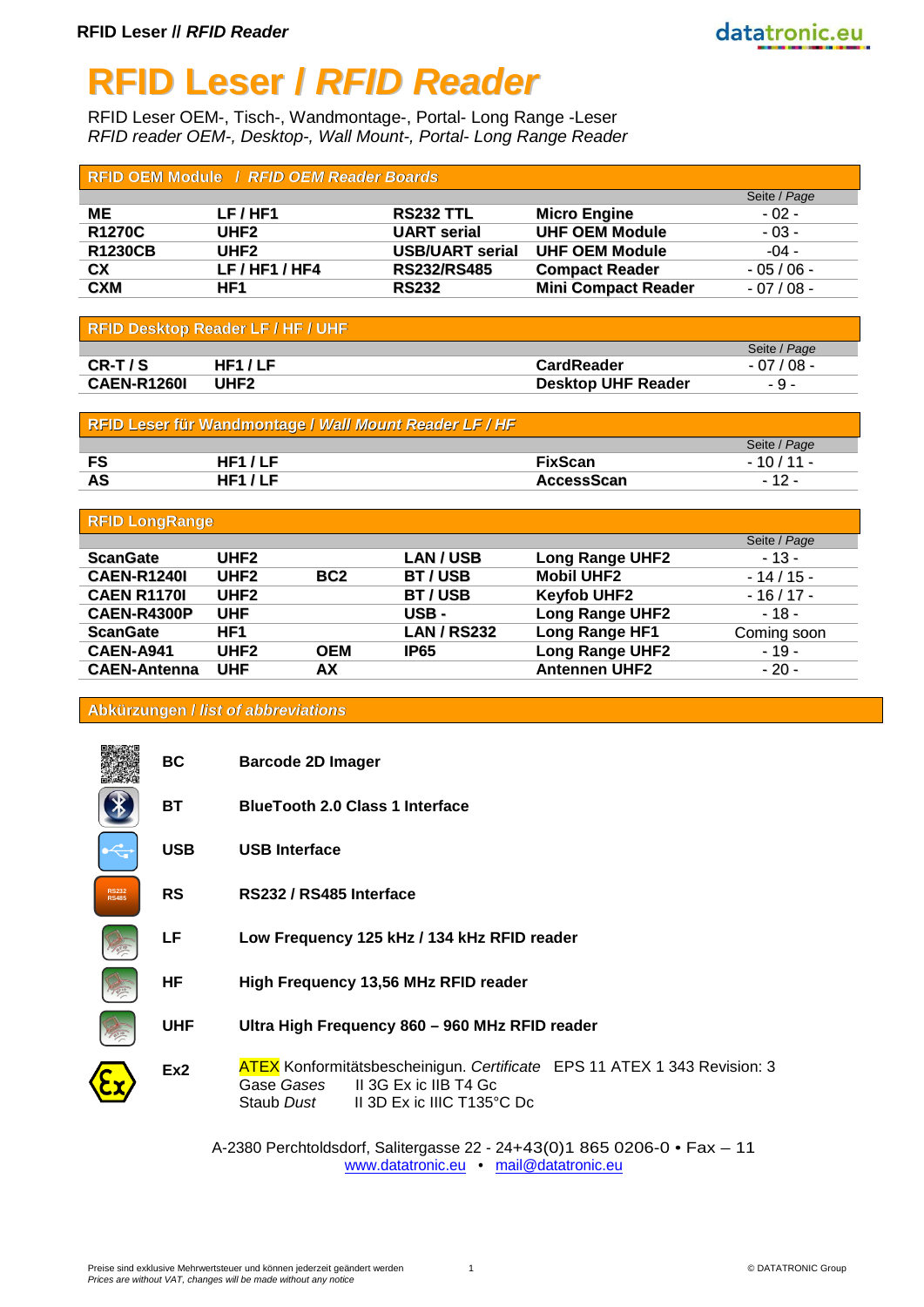# **MicroEngine LH / HF / RS232TTL**

RFID Decoder für LF und HF in Briefmarkengröße 30.5 x 25.5 x 6 mm Unterstützt alle gängigen LF und HF Transponder Technologien *RFID Decoder for LF and HF in size of a stamp 30.5 x 25.5 x 6 mm Supports all current LF and HF transponder technologies*

| MicroEngine OEM RFID Decoder, R/W, RS232 TTL                                                                                                                                                                                                                                                                                                                                                                          |                                                                                                                                                                                                                                                                                                                                                                                                                                                                                                                                 |
|-----------------------------------------------------------------------------------------------------------------------------------------------------------------------------------------------------------------------------------------------------------------------------------------------------------------------------------------------------------------------------------------------------------------------|---------------------------------------------------------------------------------------------------------------------------------------------------------------------------------------------------------------------------------------------------------------------------------------------------------------------------------------------------------------------------------------------------------------------------------------------------------------------------------------------------------------------------------|
| MicroEngine ist ein RFID Lese /<br>Schreib Decoder für die OEM<br>Integration in RFID Lesegeräte, vor<br>allem bei beengten<br>Platzverhältnissen.<br>Tischleser,<br>Datenerfassungsterminals zur<br>Identifikation, Autorisierung oder zum Bezahlen ebenso wie<br>mobile Computer.                                                                                                                                   | MicroEngine is a RFID<br>000000<br>contactless proximity read/write<br>OEM module that is designed for<br>embedding into OEM<br>applications.<br>Typically such as desktop<br>readers, portable terminals and<br>Hand Held computers, even<br>under severely constrained space<br>available.                                                                                                                                                                                                                                    |
| <b>Anwendungsbereiche / Applications</b>                                                                                                                                                                                                                                                                                                                                                                              |                                                                                                                                                                                                                                                                                                                                                                                                                                                                                                                                 |
| Typische Anwendungen sind im öffentlichen Verkehr, allen<br>Bereichen der Logistik und Warenverfolgung, aber auch in<br>Prozess- und Produktionssteuerung.<br>Der Decoder ist optimiert auf ein Maximum an<br>Datendurchsatz, sowohl bei der Luftschnittstelle Karte -<br>Decoder als auch beim seriellen Interface.<br>Es steht zur einfachen Integration auch eine Vielzahl von<br>Antennenvarianten zur Verfügung. | Integrated into readers to be used for public transport,<br>financial transactions, access control, time and attendance,<br>authentication, process and production control, logistics,<br>distributions and supply chain management and card<br>issuing and many other applications. The reader board is<br>optimized for maximum data throughput on both the air and<br>serial interface, and is available with a variety of antenna<br>size options for easy integration into virtually any mobile or<br>compact application. |
|                                                                                                                                                                                                                                                                                                                                                                                                                       |                                                                                                                                                                                                                                                                                                                                                                                                                                                                                                                                 |
| <b>Technische Spezifikation / Technical Specifications</b>                                                                                                                                                                                                                                                                                                                                                            |                                                                                                                                                                                                                                                                                                                                                                                                                                                                                                                                 |
| Erequenzhereich und Technologie                                                                                                                                                                                                                                                                                                                                                                                       | <b>Operating Frequency and Technology</b>                                                                                                                                                                                                                                                                                                                                                                                                                                                                                       |

| Frequenzbereich und Technologie                                                                                          | <b>Operating Frequency and Technology</b>                                                                                                             |
|--------------------------------------------------------------------------------------------------------------------------|-------------------------------------------------------------------------------------------------------------------------------------------------------|
| LF: MicroEngine Multi-Tag 125 kHz - 134 kHz                                                                              | LF: MicroEngine Multi-Tag 125 kHz - 134 kHz                                                                                                           |
| Unterstützt ISO 11784, 11785 und ISO 18000-2 und beide                                                                   | Supports ISO 11784, 11785 and 18000-2 standards                                                                                                       |
| Frequenzbereiche, 125 kHz and 134.2 kHz.                                                                                 | Features a variety of interface options for point-to-point                                                                                            |
| Das Decoder Interface ermöglich einfache point-to-point                                                                  | connection to any controller or host device                                                                                                           |
| Verbindung zu jeder Art von Controllern oder Host<br>Systemen.                                                           | Multi frequency support for both 125 kHz and 134.2 kHz<br><b>HF</b> MicroEngine Multi-ISO 13,56 MHz                                                   |
| HF: MicroEngine Multi-ISO 13,56 MHz                                                                                      | Supports: ISO 14443A/B, ISO 15693, ISO 18000-3, NFC                                                                                                   |
| Unterstützt: ISO 14443A/B, ISO 15693, ISO 18000-3, NFC.                                                                  | The family of 13.56MHz Multi-ISO Reader Cores supports                                                                                                |
| Kein anderer Decoder am Markt unterstützt so viele                                                                       | one of the broadest ranges of transmission protocols and                                                                                              |
| Transponder ICs und Kommunikationsprotokolle. Es können                                                                  | transponder ICs available on the market. Featuring                                                                                                    |
| einfache Tischleser, Zutritts- Zeiterfassungsterminals ebenso<br>verwirklicht werden wie "State of the Art" Sicherheits- | integrated SAM support that enables state of the art<br>security.                                                                                     |
| Lösungen mit dem optionalen SAM Support.                                                                                 |                                                                                                                                                       |
| Ein integrierter Boot Loader ermöglicht Firmware Upgrades                                                                | Built-in boot loader enables firmware remote upgrades via                                                                                             |
| über die serielle Schnittstelle.                                                                                         | serial interface                                                                                                                                      |
| Optionale Decoder: HF3: Legic, HF2: Gem+ 210 and 240                                                                     | Optional Decoder: HF3: Legic, HF2: Gem+ 210 and 240                                                                                                   |
| Energieverbrauch: / max. 150 mA / 5VDC                                                                                   | <b>Power consumption</b> max. 150 mA / 5VDC                                                                                                           |
| Spannungsversorgung: 5 VDC + / - 10 % geregelt                                                                           | <b>Power supply</b> 5 VDC + $/$ - 10% regulated                                                                                                       |
| <b>Mechanische Eigenschaften:</b>                                                                                        | <b>Physical Characteristics:</b>                                                                                                                      |
| Abmessungen: 30,5 x 25,5 x 6 mm                                                                                          | Dimensions: $30,5 \times 25,5 \times 6$ mm                                                                                                            |
| Betriebstemperatur: -20°C bis +80°C / -4 to +176 F                                                                       | Operating Temperature: -20 $\degree$ C to +80 $\degree$ C / -4 to +176 F<br>Storage Temperature: $-40^{\circ}$ C to $+85^{\circ}$ C / -40 to $+185$ F |
| Lagertemperatur: -40°C bis +85°C / -40 to +185 F                                                                         |                                                                                                                                                       |
| Schnittstelle: RS232 TTL                                                                                                 | Interface: RS232 TTL                                                                                                                                  |
|                                                                                                                          | 9600 baud (max 115,2 kbaud), 1 startbit, 8 databits, no parity, 1 stopbit, halfduplex                                                                 |
| Leseentfernung: Die Leseentfernung ist abhängig von der                                                                  | Reading distance depends on type and size of antenna and                                                                                              |
| RFID Technologie und vom Transponder bzw. der Karte                                                                      | tag                                                                                                                                                   |
|                                                                                                                          |                                                                                                                                                       |

| <b>Produkt / Product</b> | <b>Beschreibung / Description</b>                                                      | <b>Preise Prices</b> |
|--------------------------|----------------------------------------------------------------------------------------|----------------------|
| ME-LF-Multi-Tag          | MicroEngine MultiTag 125kHz / 134 kHz / EM, HITAG, Q5, etc                             |                      |
| <b>ME-HF1- Multi-ISO</b> | MicroEngine Multi-ISO 13,56MHz (ISO15693, ISO14443A/B,<br><b>ISO18000-3, EPC, NFC)</b> |                      |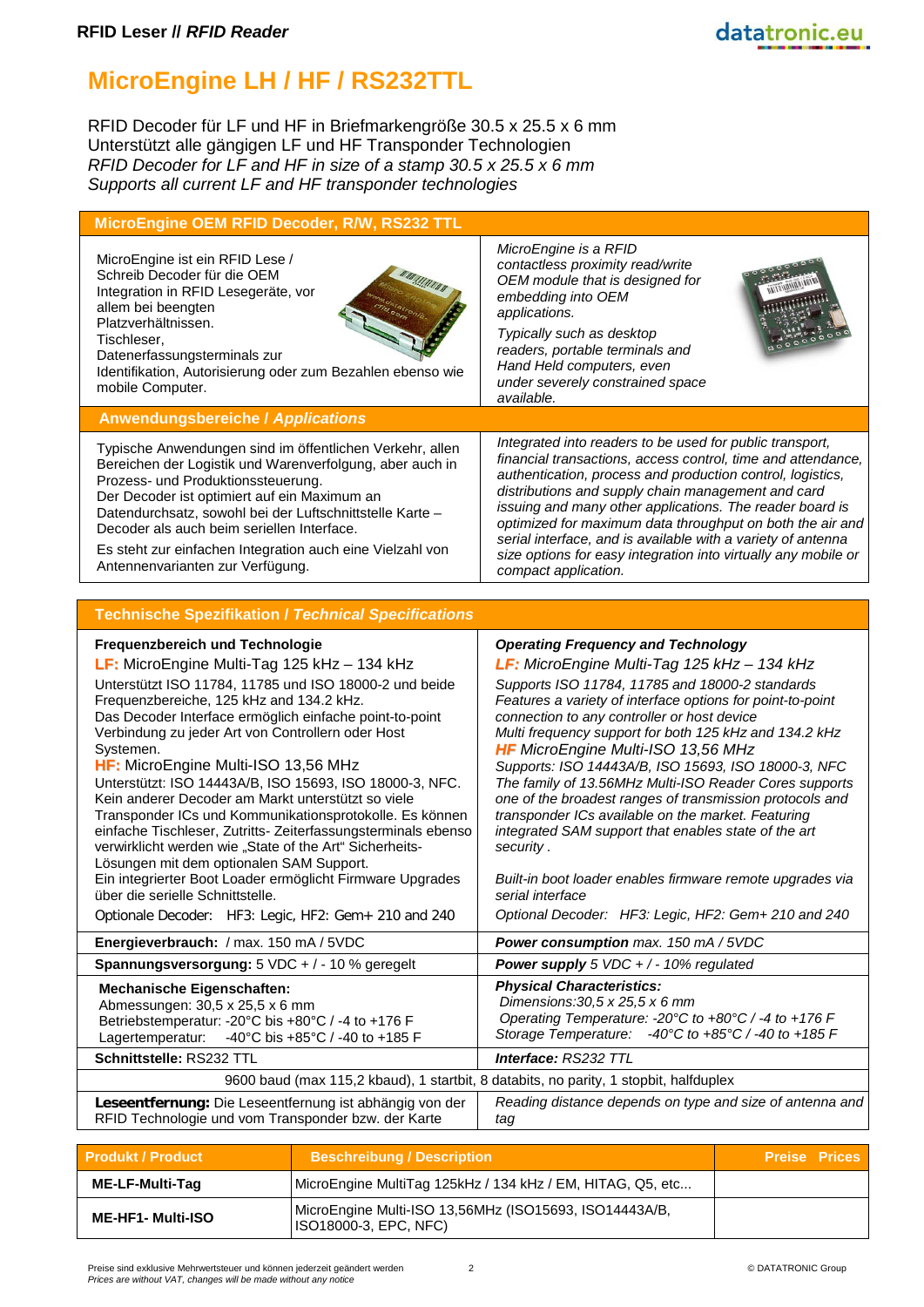## **UHF Ultra Compact Decoder R1270C**

RFID Decoder für UHF im Format 25 x 25 x 6 mm Unterstützt alle gängigen UHF Transponder Typen *RFID Decoder for UHF in size of 20 x 25 x 6 mm Supports all current UHF transponder types*

|                                                                                                                                                                                                                                                                                                                       | Frequenzbereich und Zulassung für Europa und USA<br>EPC C1 G2, ISO 18000-6C konform<br>ultra kompakte Bauweise<br>Geringer Stromverbrauch<br>Externer Antennenanschluss<br>Einfacher Einbau in mobile Geräte, Kartenleser, Drucker<br>Sendeleistung in 18 Stufen bis 500 mW programmierbar                 |
|-----------------------------------------------------------------------------------------------------------------------------------------------------------------------------------------------------------------------------------------------------------------------------------------------------------------------|------------------------------------------------------------------------------------------------------------------------------------------------------------------------------------------------------------------------------------------------------------------------------------------------------------|
|                                                                                                                                                                                                                                                                                                                       | Multi-regional support<br>EPC C1 G2, ISO 18000-6C Compliant<br>Ultra compact size<br>External antenna connector<br>SW programmable output power up to 500mW (27dBm)<br>conducted<br>Low power consumption                                                                                                  |
| <b>Anwendungsbereiche / Applications</b>                                                                                                                                                                                                                                                                              |                                                                                                                                                                                                                                                                                                            |
| Integration in:<br>- stationäre oder mobile Lesegeräte<br>- Handheld Computer, PDAs, mobile Leser zB. TagTrans<br>- Leser für die Fahrzeug Identifikation wie zB. Bluetank<br>- Drucker und Smart Label Applikatoren<br>Es steht zur einfachen Integration auch eine Vielzahl von<br>Antennenvarianten zur Verfügung. | Integration in:<br>- fixed position and mobile readers<br>- Handheld Devices, PDAs, mobie readers like TagTrans<br>-Multiregional Label Printers and Applicators<br>- Point of Sales Devices<br>A variety of antennas is available for easy integration in<br>virtually any mobile or compact application. |
| <b>Technische Spezifikation / Technical Specifications</b>                                                                                                                                                                                                                                                            |                                                                                                                                                                                                                                                                                                            |
| Frequenzbereich und Technologie<br>UHF: 865.600÷867.600 MHz (ETSI EN 302 208)                                                                                                                                                                                                                                         | <b>Operating Frequency and Technology</b>                                                                                                                                                                                                                                                                  |
| 902: 928 MHz (FCC part 15)                                                                                                                                                                                                                                                                                            | <b>UHF:</b> 865.600÷867.600 MHz (ETSI EN 302 208)<br>902: 928 MHz (FCC part 15)                                                                                                                                                                                                                            |
| Sendeleistung: Programmierbar in 18 Stufen (1dB Stufe) von<br>10dBm bis 27dBm, Genauigkeit: Accuracy +/- 1dB                                                                                                                                                                                                          | RF Power: Programmable in 18 levels (1dB step) from 10dBm<br>to 27dBm, Accuracy +/- 1dB                                                                                                                                                                                                                    |
| Antennen Stecker: Nr. 1 U.FL                                                                                                                                                                                                                                                                                          | Antenna Connector: Nr. 1 U.FL type                                                                                                                                                                                                                                                                         |
| Frequenz Toleranz: ±10 ppm über den gesamten Bereich                                                                                                                                                                                                                                                                  | <b>Frequency Tolerance:</b> $±10$ ppm over the entire temp. range                                                                                                                                                                                                                                          |
| Anzahl Kanäle 4 channels (compliant to ETSI EN 302 208<br>v1.2.1) 50 hopping channels (compliant to FCC part 15.247).<br>All subsets of FCC band are supported                                                                                                                                                        | Number of Channels: 4 channels (compliant to ETSI EN 302<br>208 v1.2.1) 50 hopping channels (compliant to FCC part<br>15.247). All subsets of FCC band are supported                                                                                                                                       |
| Std. Compliance EPC C1 G2 / ISO18000-6C                                                                                                                                                                                                                                                                               | Std. Compliance: EPC C1 G2 / ISO18000-6C                                                                                                                                                                                                                                                                   |
| Digital I/O: 4 I/O lines 3.3V out @ 3mA; 3.3V input level                                                                                                                                                                                                                                                             | Digital I/O: 4 I/O lines 3.3V out @ 3mA; 3.3V input level                                                                                                                                                                                                                                                  |
| Schnittstelle: UART Serial Port: up to 115200, 8,1,n,n<br>3.3 V I/O voltage level                                                                                                                                                                                                                                     | <b>Connectivity: UART</b> Serial Port: up to 115200, 8,1,n,n<br>3.3 V I/O voltage level                                                                                                                                                                                                                    |
| Schnittstelle: USB 2.0 Full Speed (12MBit/sec) device port                                                                                                                                                                                                                                                            | Interface: USB 2.0 Full Speed (12MBit/sec) device port                                                                                                                                                                                                                                                     |
| Stromverbrauch: - 0.15W in idle mode<br>- 2,7 W $\circledR$ RF out = 27 dBm, - 1.6W $\circledR$ RF out = 23 dBm                                                                                                                                                                                                       | Power Consumption: - 0.25W in idle mode<br>$-1.6W$ @ RF out = 23dBm $-1.3W$ @ RF out = 17dBm                                                                                                                                                                                                               |
| Stromversorgung: 5,0 VDC +/- 5%                                                                                                                                                                                                                                                                                       | DC Power 5,0 VDC +/- 5%                                                                                                                                                                                                                                                                                    |
| Mechanische Eigenschaften: Abmessungen: 25 x 25 x 6mm<br>Betriebstemperatur: -10°C bis + 55°C, Gewicht: 5g                                                                                                                                                                                                            | Physical Characteristics Dimensions: 25 x 25 x 6mm<br>Operating Temperature: -10 to + 55° C, Weight: 5g                                                                                                                                                                                                    |

| <b>Produkt / Product</b> | <b>Beschreibung / Description</b>                                       | <b>Preise Prices</b> |
|--------------------------|-------------------------------------------------------------------------|----------------------|
| <b>CAEN-R1270C-UHF2</b>  | OEM UHF Ultra Compact Decoder                                           |                      |
| CAEN-R1270CDK-UHF2-SDK   | OEM UHF Ultra Compact Decoder, SDK, antennas, tem tags,<br>smart labels |                      |

Die <mark>easy2read<sup>®</sup> Produktlinie von CAEN besteht aus verschiedenen UHF Lesern (R/W) mit einem Lesebereich von einigen cm bis zu 7-8 m. Die bauformen sind OEM Module, Tischleser, mobile<br>Handleser und Gate-Systeme. Dadurch is</mark>

hin zu UHF-Portalen für die Logistik.<br>The easy2read<sup>ser</sup>tamily constitutes a complete and reliable product line of readers for any Auto-ID need. A reading range from a few centimetres up to 7-8 metres distance makes the ea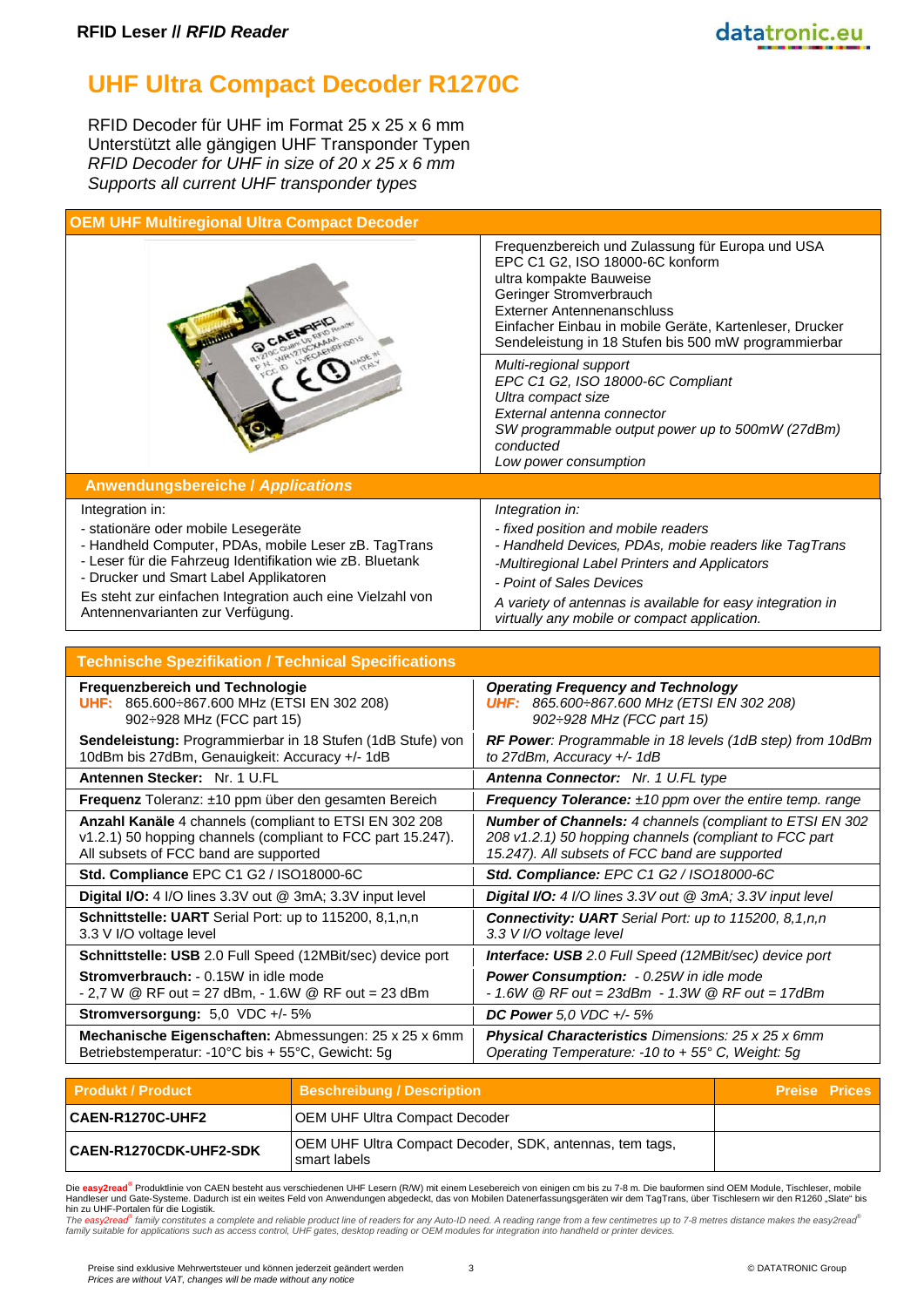### **UHF Compact Decoder R1230CB**

RFID Decoder für UHF im Format 40 x 25 x 6 mm Unterstützt alle gängigen UHF Transponder Typen *RFID Decoder for UHF in size of 40 x 25 x 6 mm Supports all current UHF transponder types*

| <b>OEM UHF Multiregional Ultra Compact Decoder</b>                                                                                                                                                                                                                                                                    |                                                                                                                                                                                                                                                                                                            |
|-----------------------------------------------------------------------------------------------------------------------------------------------------------------------------------------------------------------------------------------------------------------------------------------------------------------------|------------------------------------------------------------------------------------------------------------------------------------------------------------------------------------------------------------------------------------------------------------------------------------------------------------|
|                                                                                                                                                                                                                                                                                                                       | Frequenzbereich und Zulassung für Europa und USA<br>EPC C1 G2, ISO 18000-6C konform<br>Kompakte Bauweise<br>Geringer Stromverbrauch<br><b>Externer Antennenanschluss</b><br>Einfacher Einbau in mobile Geräte, Kartenleser, Drucker<br>Sendeleistung in 15 Stufen bis 200 mW programmierbar                |
|                                                                                                                                                                                                                                                                                                                       | Multi-regional support<br>EPC C1 G2, ISO 18000-6C Compliant<br>Ultra compact size<br>External antenna connector<br>SW programmable output power up to 200mW (23dBm)<br>conducted<br>Low power consumption                                                                                                  |
| <b>Anwendungsbereiche / Applications</b>                                                                                                                                                                                                                                                                              |                                                                                                                                                                                                                                                                                                            |
| Integration in:<br>- stationäre oder mobile Lesegeräte<br>- Handheld Computer, PDAs, mobile Leser zB. TagTrans<br>- Leser für die Fahrzeug Identifikation wie zB. Bluetank<br>- Drucker und Smart Label Applikatoren<br>Es steht zur einfachen Integration auch eine Vielzahl von<br>Antennenvarianten zur Verfügung. | Integration in:<br>- fixed position and mobile readers<br>- Handheld Devices, PDAs, mobie readers like TagTrans<br>-Multiregional Label Printers and Applicators<br>- Point of Sales Devices<br>A variety of antennas is available for easy integration in<br>virtually any mobile or compact application. |
|                                                                                                                                                                                                                                                                                                                       |                                                                                                                                                                                                                                                                                                            |
| <b>Technische Spezifikation / Technical Specifications</b>                                                                                                                                                                                                                                                            |                                                                                                                                                                                                                                                                                                            |
| Frequenzbereich und Technologie<br>UHF: 865.600÷867.600 MHz (ETSI EN 302 208)<br>902÷928 MHz (FCC part 15)                                                                                                                                                                                                            | <b>Operating Frequency and Technology</b><br>UHF: 865.600÷867.600 MHz (ETSI EN 302 208)<br>902: 928 MHz (FCC part 15)                                                                                                                                                                                      |
| Sendeleistung: Programmierbar in 15 Stufen (1dB Stufe) von<br>9dBm bis 23dBm, Genauigkeit: Accuracy +/- 1dB                                                                                                                                                                                                           | RF Power: Programmable in 15 levels (1dB step) from 9dBm<br>to 23dBm, Accuracy +/- 1dB                                                                                                                                                                                                                     |
| <b>Antenna VSWR Requirement:</b><br>2:1 oder besser für optimale Performance                                                                                                                                                                                                                                          | <b>Antenna VSWR Requirement:</b><br>2:1 or better for optimum performances                                                                                                                                                                                                                                 |
| Antennen Stecker: Nr. 1 MMCXe                                                                                                                                                                                                                                                                                         | Antenna Connector: Nr. 1 MMCX type                                                                                                                                                                                                                                                                         |
| Frequenz Toleranz: ±10 ppm über den gesamten Bereich                                                                                                                                                                                                                                                                  | Frequency Tolerance: $±10$ ppm over the entire temp. range                                                                                                                                                                                                                                                 |
| Anzahl Kanäle 4 channels (compliant to ETSI EN 302 208<br>v1.2.1) 50 hopping channels (compliant to FCC part 15.247).<br>All subsets of FCC band are supported                                                                                                                                                        | Number of Channels: 4 channels (compliant to ETSI EN 302<br>208 v1.2.1) 50 hopping channels (compliant to FCC part<br>15.247). All subsets of FCC band are supported                                                                                                                                       |
| Std. Compliance EPC C1 G2 / ISO18000-6C                                                                                                                                                                                                                                                                               | Std. Compliance: EPC C1 G2 / ISO18000-6C                                                                                                                                                                                                                                                                   |
| Digital I/O: 4 I/O lines 3.3V out @ 3mA; 3.3V input level                                                                                                                                                                                                                                                             | Digital I/O: 4 I/O lines 3.3V out @ 3mA; 3.3V input level                                                                                                                                                                                                                                                  |
| Connectivity: UART Serial Port: up to 115200, 8,1,n,n<br>3.3 V I/O voltage level                                                                                                                                                                                                                                      | Connectivity: UART Serial Port: up to 115200, 8,1,n,n<br>3.3 V I/O voltage level                                                                                                                                                                                                                           |
| Stromverbrauch: - 0.25W in idle mode<br>$-1.6W \n\circledR$ RF out = 23dBm, $-1.3W \n\circledR$ RF out = 17dBm                                                                                                                                                                                                        | Power Consumption: - 0.25W in idle mode<br>$-1.6W$ @ RF out = 23dBm $-1.3W$ @ RF out = 17dBm                                                                                                                                                                                                               |
| Stromversorgung: 2,5 VDC - 5,5 VDC                                                                                                                                                                                                                                                                                    | DC Power 2.5 VDC - 5.5 VDC                                                                                                                                                                                                                                                                                 |
| Mechanische Eigenschaften: Abmessungen: 25 x 40 x 6mm<br>Betriebstemperatur: -10°C bis + 55°C, Gewicht: 8g                                                                                                                                                                                                            | Physical Characteristics Dimensions: 25 x 40 x 6mm<br>Operating Temperature: -10 to + 55° C, Weight: 8g                                                                                                                                                                                                    |

| <b>Produkt / Product</b> | <b>Beschreibung / Description</b>                  | <b>Preise Prices</b> |  |
|--------------------------|----------------------------------------------------|----------------------|--|
| <b>CAEN-1230CB-UHF2</b>  | <b>OEM UHF Multiregional Ultra Compact Decoder</b> |                      |  |
| CAEN-1230CBDK-UHF2-SDK   | OEM UHF Multiregional Ultra Compact Decoder, SDK   |                      |  |

Die **easy2read®** Produktlinie von CAEN besteht aus verschiedenen UHF Lesern (R/W) mit einem Lesebereich von einigen cm bis zu 7-8 m. Die bauformen sind OEM Module, Tischleser, mobile Handleser und Gate-Systeme. Dadurch ist ein weites Feld von Anwendungen abgedeckt, das von Mobilen Datenerfassungsgeräten wir dem TagTrans, über Tischlesern wir den R1260 "Slate" bis

hin zu UHF-Portalen für die Logistik.<br>The easy2read<sup>ser</sup>tamily constitutes a complete and reliable product line of readers for any Auto-ID need. A reading range from a few centimetres up to 7-8 metres distance makes the ea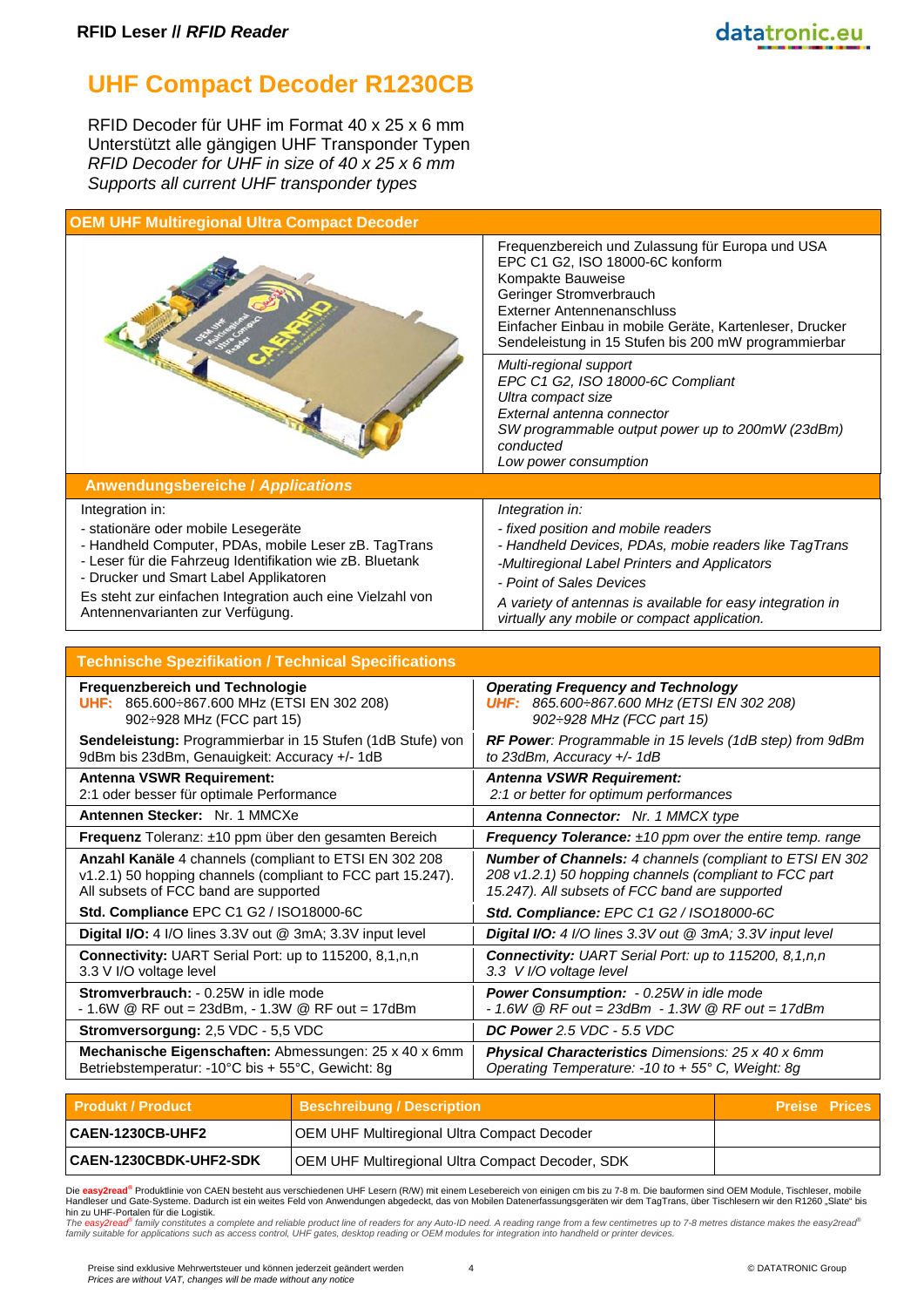# **CX CXM – Readerboards LF / HF / USB / RS232 / RS485**

RFID OEM Leser Platine mit MicroEngine Decoder und integrierter Antenne, Kreditkartengröße Multi-ISO / Multi-Tag für alle gängigen LF und HF Transponder Technologien *RFID OEM reader board with MicroEngine decoder and integrated antenna, creditcard size Multi-ISO / MultiTag for all current LF and HF transponder technologies*

| CX / CXM OEM RFID boards with Decoder, R/W, USB, RS232, RS485                                                                                                                                                                                                                                                                                                                                                                                                                                                                                    |                                                                                                                                                                                                                                                                                                                                                                                                                                                                                                                                                                 |  |
|--------------------------------------------------------------------------------------------------------------------------------------------------------------------------------------------------------------------------------------------------------------------------------------------------------------------------------------------------------------------------------------------------------------------------------------------------------------------------------------------------------------------------------------------------|-----------------------------------------------------------------------------------------------------------------------------------------------------------------------------------------------------------------------------------------------------------------------------------------------------------------------------------------------------------------------------------------------------------------------------------------------------------------------------------------------------------------------------------------------------------------|--|
| Antenne, Decoder (Micro<br>Engine), Interface RS<br>232/485, USB, LF oder HF,<br>5, 12, oder 24 VDC, LEDs,<br>Scheckkartengröße<br>Einplatinen-Leser zur RFID<br>Identifikation bei Geräten<br>und unter Verkleidungen                                                                                                                                                                                                                                                                                                                           | All on one board in credit<br>card size<br>Single-board reader for<br>RFID identification on all<br>kind of devices or "under<br>cover"                                                                                                                                                                                                                                                                                                                                                                                                                         |  |
| Multi-ISO HF und Multi-Tag LF Leser Platinen sind<br>berührungslos arbeitende Lese / Schreib Systeme für RFID<br>Technologie. Diese Einplatinenleser können sehr einfach<br>Host Systeme angebunden werden und bieten dafür diverse<br>Schnittstellen wie USB, RS232 und RS485, und optional<br>SAM Sockel für Sicherheitsanwendungen. Die Leserantenne<br>ist integriert.<br>CX Mifare "- HF4" Einplatinenleser unterstützen die gesamte<br>MIFARE® Familie, inklusive DESFire® und SmartMX,<br>Jewel™, Oyster® und Calypso® entsprechend ITSO. | Multi-ISO HF and Multi-Tag LF reader boards provides<br>contactless read/write capabilities supporting various RFID<br>devices. Reader boards can be easily embedded into a host<br>application with ultimate flexibility of external antenna and<br>secure SAM support.<br>Built in USB or RS232 or RS485 interface along with<br>integrated antenna and optional SAM socket<br>CX Mifare - "Hf4" reader boards supports the complete<br>MIFARE® family, including DESFire® and SmartMX,<br>Jewel™, Oyster® and Calypso® as defined Customer Media<br>by ITSO. |  |
| <b>Anwendungsbereiche / Applications</b>                                                                                                                                                                                                                                                                                                                                                                                                                                                                                                         |                                                                                                                                                                                                                                                                                                                                                                                                                                                                                                                                                                 |  |
| (Fahr-) Karten Verkaufsautomaten (TVM)<br>Verkaufsterminals (POS)<br>(Fahr-) Karten Kontrollgeräte<br>Karten Ausgabegeräte<br>Bei der Karten Personalisierung und Produktion                                                                                                                                                                                                                                                                                                                                                                     | Ticket Vending Machine (TVM)<br>Point Of Sales Terminal (POST)<br><b>Ticket Validators</b><br>Desktop ticket issuing<br>Card production and personalization                                                                                                                                                                                                                                                                                                                                                                                                     |  |
| <b>Technische Spezifikation / Technical Specifications</b>                                                                                                                                                                                                                                                                                                                                                                                                                                                                                       |                                                                                                                                                                                                                                                                                                                                                                                                                                                                                                                                                                 |  |
| Frequenzbereich und Technologie<br>LF: ISO 11784, 11784 und ISO 18000-2<br>Frequenzbereiche, 125 kHz and 134.2 kHz.<br>HF: ISO 14443A/B, ISO 15693, ISO 18000-3, NFC<br>Frequenzbereich: 13,56 MHz<br>RF Datenrate bis zu 848 kBits/s<br>Energieverbrauch / max. 150 mA / 5VDC                                                                                                                                                                                                                                                                   | <b>Operating Frequency and Technology</b><br>LF: ISO 11784, 11784 and 18000-2 standards<br>Multi frequency support for both 125 kHz and 134.2 kHz<br><b>HF</b> MicroEngine Multi-ISO 13,56 MHz<br>Supports: ISO 14443A/B, ISO 15693, ISO 18000-3, NFC<br>RF transmission speeds up to 848 kBits/s<br>Power consumption max. 150 mA / 5VDC                                                                                                                                                                                                                       |  |
| Spannungsversorgung / 5 VDC, 12 VDC, optional 24 VDC                                                                                                                                                                                                                                                                                                                                                                                                                                                                                             | <b>Power supply</b> 5 VDC, 12 VDC, optional 24 VDC $+/-10\%$                                                                                                                                                                                                                                                                                                                                                                                                                                                                                                    |  |
| $+$ / - 10% regulated<br><b>Mechanische Eigenschaften</b><br>Abmessungen: CX 117 / 80 / 75 x 67 / 50 x 15 / 10 mm<br>CXM 50 x 40 x 10 mm<br>Kundenspezifische Ausführungen auf Anfrage<br>Betriebstemperatur: -20°C bis +80°C / -4 to +176 F<br>Lagertemperatur:<br>-40°C bis +85°C / -40 to +185 F<br>Zwei LEDs zum Anzeige von Betriebsspannung und Lesen<br>Buzzer optional, PCB Technologie: RoHs                                                                                                                                            | regulated<br><b>Physical Characteristics</b><br>Dimensions: CX 117/80/75 x 67/50 x 15/10 mm<br>CXM 50 x 40 x 10 mm<br>Customer designed version on request<br>Operating Temperature: - 20 to +80°C / -4 to +176 F<br>Storage Temperature: $-40$ to $+85^{\circ}$ C / -40 to $+185$ F<br>Two LEDS for power and reading control.<br>Buzzer optional, PCB in RoHs technology                                                                                                                                                                                      |  |
| Schnittstellen: USB, RS232, RS485                                                                                                                                                                                                                                                                                                                                                                                                                                                                                                                | Interfaces: USB, RS232, RS485                                                                                                                                                                                                                                                                                                                                                                                                                                                                                                                                   |  |
| Leseentfernung Die Leseentfernung ist abhängig von der<br>RFID Technologie und vom Transponder bzw. der Karte<br>Ein integrierter Boot Loader ermöglicht Firmware Upgrades                                                                                                                                                                                                                                                                                                                                                                       | Reading distance depends on the type and size of the<br>antenna and tag<br>Built-in boot loader enables firmware remote upgrades via                                                                                                                                                                                                                                                                                                                                                                                                                            |  |
| über die serielle Schnittstelle.<br>Optionale Decoder: HF2: Gem+, HF3: Legic, HF4: Mifare                                                                                                                                                                                                                                                                                                                                                                                                                                                        | serial interface<br>Optional Decoder: HF2: Gem+, HF3: Legic, HF4: Mifare                                                                                                                                                                                                                                                                                                                                                                                                                                                                                        |  |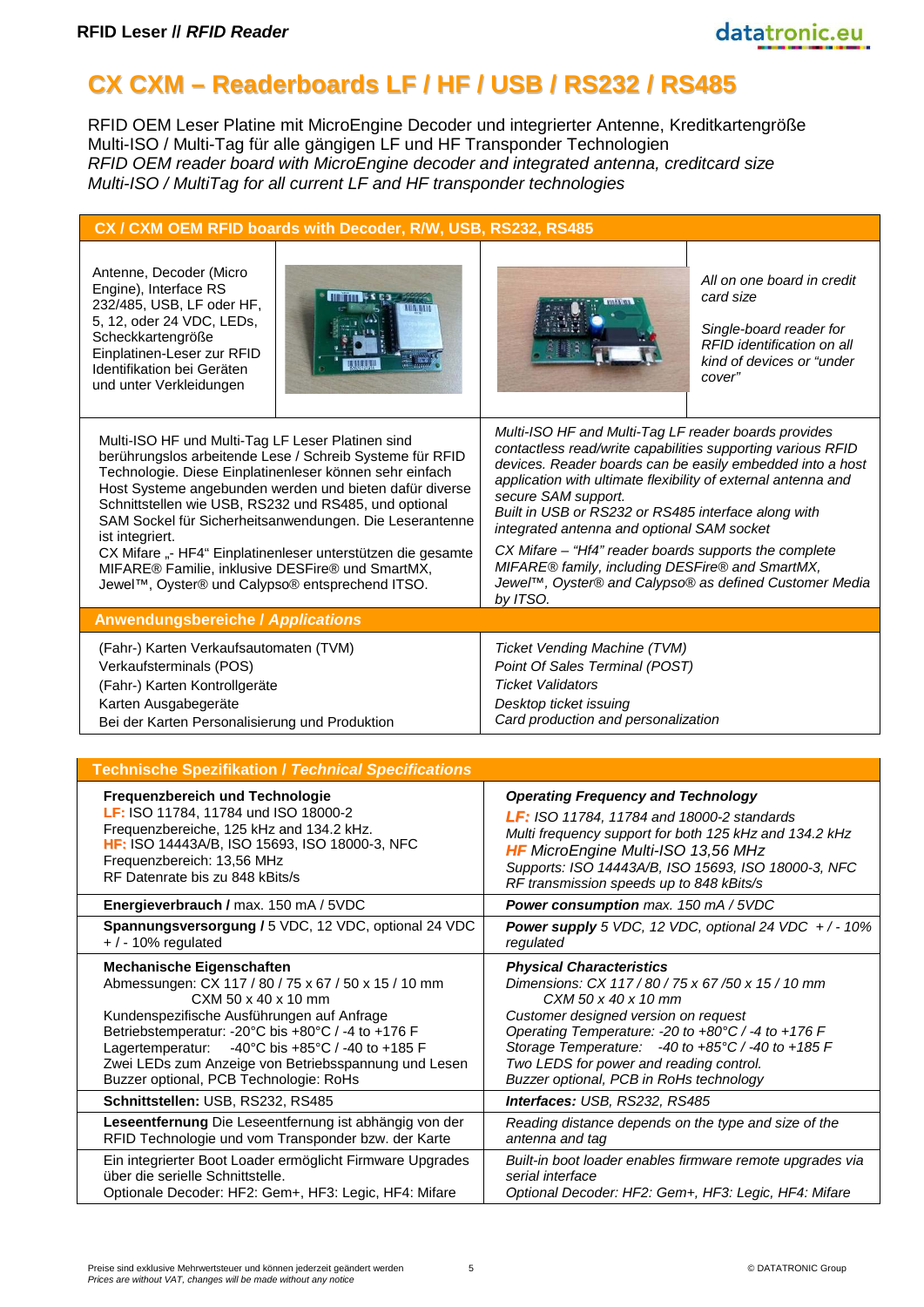# **CX CXM – Readerboards LF / HF / USB / RS232 / RS485**

| <b>Produkt / Product</b> | <b>Beschreibung / Description</b>                           | <b>Preise Prices</b>      |
|--------------------------|-------------------------------------------------------------|---------------------------|
|                          | Compact reader CX (R/W) with USB Interface                  |                           |
| <b>CX-HF1-USB</b>        | 13,56MHz Multi-ISO (15693, 14443)                           | Auf Anfrage<br>On Request |
| <b>CX-HF4-USB</b>        | 13,56MHz Mifare family                                      | Auf Anfrage<br>On Request |
| <b>CX-LF-USB</b>         | 125/134 kHz MultiTag EM, HITAG, Q5, FDX, HDX, Unique, Titan | Auf Anfrage<br>On Request |
|                          | <b>Compact Reader CX (R/W) with RS232 Interface</b>         |                           |
| CX-HF1-RS232-PWxx        | 13,56MHz Multi-ISO (15693, 14443)                           | Auf Anfrage<br>On Request |
| CX-HF4-RS232-PWxx        | 13,56MHz Mifare family                                      | Auf Anfrage<br>On Request |
| CX-LF-RS232-PWxx         | 125/134 kHz MultiTag EM, HITAG, Q5, FDX, HDX, Unique, Titan | Auf Anfrage<br>On Request |
|                          | <b>Compact Reader CX (R/W) with RS485 Interface</b>         |                           |
| CX-HF1-RS485-PWxx        | 13,56MHz Multi-ISO (15693, 14443)                           | Auf Anfrage<br>On Request |
| CX-LF-RS485-PWxx         | 125/134 kHz MultiTag EM, HITAG, Q5, FDX, HDX, Unique, Titan | Auf Anfrage<br>On Request |
|                          |                                                             |                           |
|                          | Mini Compact Reader CXM (R/W) with USB Interface            |                           |
| <b>CXM-HF1-USB</b>       | 13,56MHz Multi-ISO (15693, 14443)                           | Auf Anfrage<br>On Request |
| <b>CXM-LF-USB</b>        | 125/134 kHz MultiTag EM, HITAG, Q5, FDX, HDX, Unique, Titan | Auf Anfrage<br>On Request |
|                          | Mini Compact Reader CXM (R/W) with RS232 Interface          |                           |
| CXM-HF1-RS232-PWxx       | 13,56MHz Multi-ISO (15693, 14443)                           | Auf Anfrage<br>On Request |
| CXM-LF-RS232-PWxx        | 125/134 kHz MultiTag EM, HITAG, Q5, FDX, HDX, Unique, Titan | Auf Anfrage<br>On Request |
|                          | Mini Compact Reader CXM (R/W) with RS485 Interface          |                           |
| CXM-HF1-RS485-PWxx       | 13,56MHz Multi-ISO (15693, 14443)                           | Auf Anfrage<br>On Request |
| CXM-LF-RS485-PWxx        | 125/134 kHz MultiTag EM, HITAG, Q5, FDX, HDX, Unique, Titan | Auf Anfrage<br>On Request |

| -PW xx  | please select power supply      |                                               |
|---------|---------------------------------|-----------------------------------------------|
| -PW01   | 5 VDC über USB Power Adapter    | 5 VDC power adapter by USB                    |
| $-PW02$ | 5 VDC über PS2 Tastatur Adapter | 5 VDC power adapter by PS2 keyboard connector |
| -PW03   | 5 VDC über Netzgerät            | 5 VDC power by power supply                   |
| $-PW13$ | 12 VDC über Netzgerät           | 12 VDC power by power supply                  |
| $-PW23$ | 24 VDC über Netzgerät           | 24 VDC power by power supply                  |
| -PW00   | Kabel ohne Stecker für 5 VDC    | flying leads ready for 5 VDC                  |
| -PW10   | Kabel ohne Stecker für 12 VDC   | flying leads ready for 12 VDC                 |
| -PW20   | Kabel ohne Stecker für 24 VDC   | flying leads ready for 24 VDC                 |

Optionen: Kundenspezifische Stecker / Kabel, Einbau in Kundengehäuse *Options: customer specific connector – cable variations, supply us your housing - we will integrate the RFID R/W electronic*

Senden Sie uns Ihre Vorgaben, wir bauen einen Leser der passt. "Platz ist in der kleinsten Hütte" Send us your spec, we will find a solution *Will find some place in your design for our Mini Compact reader*



#### **Kundenspezifische Ad On Boards und Antennen Customer designed Add On Boards and Antennas**

Zu den Micro Engine Decodern Pin kompatible Add On Boards und Antennen mit Abstimmnetzwerk

*Add On Boards and antennas with tuning networks fit to the Micro Engine Decoders.*

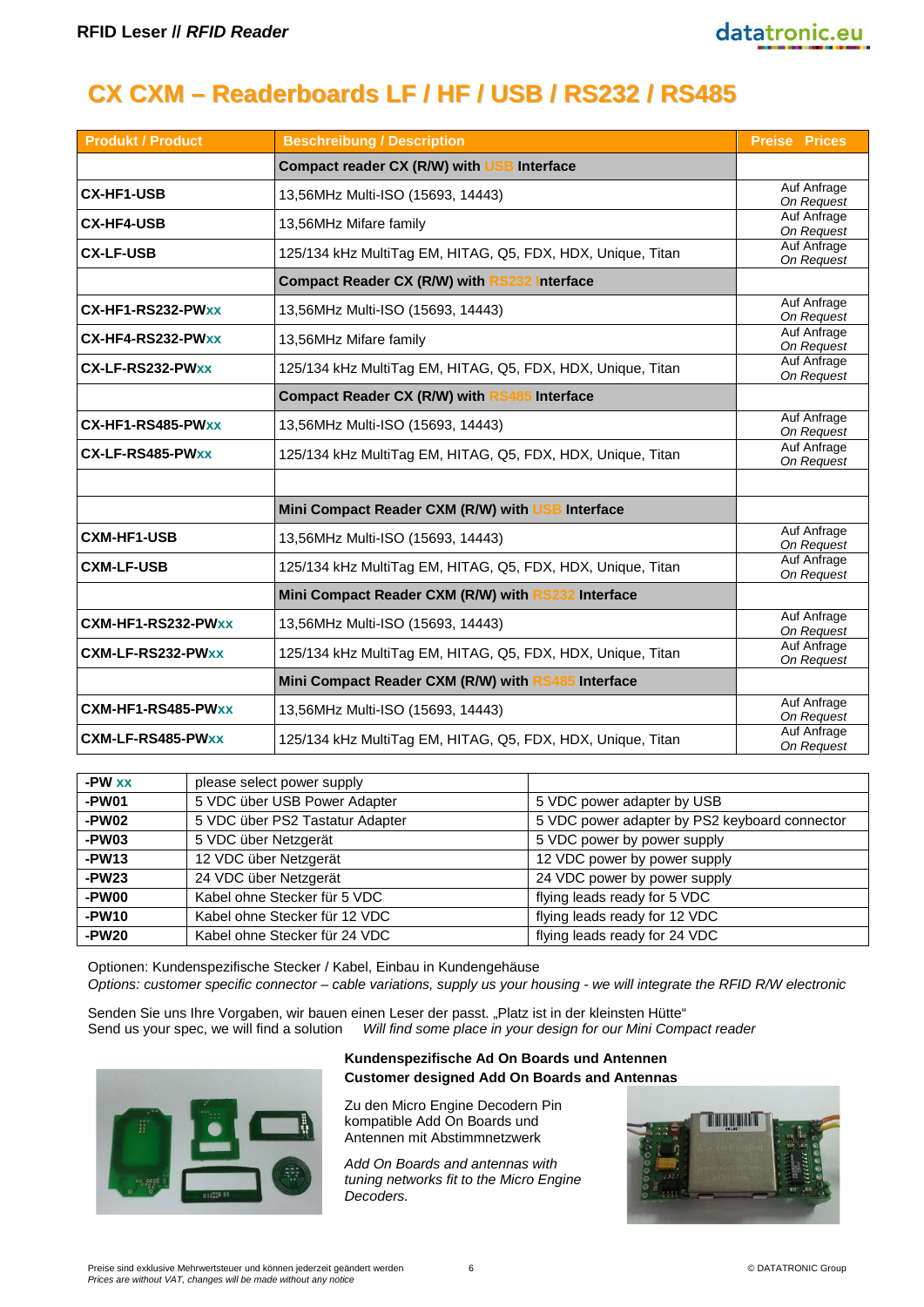# **CR CardReader LF / HF / USB / RS232**

RFID CardReader Lese/Schreib Elektronik Multi-ISO / Multi-Tag für alle gängigen LF und HF Transponder Technologien *RFID CardReader with MicroEngine decoder and integrated antenna Multi-ISO / MultiTag for all current LF and HF transponder technologies*

| CardReader RFID Reader R/W, USB / RS232                                                                                                                                                                                                                                                                                                                                        |                                                                                                                                                                                                                                                                                                                                           |  |  |
|--------------------------------------------------------------------------------------------------------------------------------------------------------------------------------------------------------------------------------------------------------------------------------------------------------------------------------------------------------------------------------|-------------------------------------------------------------------------------------------------------------------------------------------------------------------------------------------------------------------------------------------------------------------------------------------------------------------------------------------|--|--|
|                                                                                                                                                                                                                                                                                                                                                                                | <b>DATA<i>TRON</i></b>                                                                                                                                                                                                                                                                                                                    |  |  |
| <b>RFID Lese Schreib-Elektronik</b><br>Einsteckschlitz für Karten in ISO / Kreditkarten-Größe<br>Lesebereich für alle Arten von Transpondern wie<br>Schlüsselangänger, Armbänder, etc.<br>2 LED's für Stromversorgung und Kommunikation<br>Kompakte, schmale Bauart, geringer Stromverbrauch                                                                                   | <b>RFID Read/Write electronic</b><br>Slot for cards in ISO / credit cards size<br>Second reading area for all kind of tags and transponders on<br>top of the housing.<br>2 LED's for power and reading control<br>compact design, low power consumption                                                                                   |  |  |
| <b>Anwendungsbereiche / Applications</b>                                                                                                                                                                                                                                                                                                                                       |                                                                                                                                                                                                                                                                                                                                           |  |  |
| Logistik: Lesen und Beschreiben von Transport Etiketten<br>Identifikation und Anmeldung bei PCs und Steuerungen<br>Kongresse und Veranstaltungen: Autorisieren der Karten<br>für den Zutritt<br>Zeiterfassung und Zutritt<br>Anlagenverwaltung: Lesen und Beschreiben von Inventar-<br>SmartLabel<br>Bibliotheken: Lesen und Beschreiben der Buch<br>Transponder / Smart Label | Logistics. Read and Write transport smart labels<br>Identification and access to PCs and Control systems<br>Event management: Access authorisation<br>Time and Attendance and Access<br>Asset tracking and tracing: Read and Write of asset smart<br>label on asset tracking systems<br>Libraries: R/W for book labels (check in and out) |  |  |
| <b>Technische Spezifikation / Technical Specifications</b>                                                                                                                                                                                                                                                                                                                     |                                                                                                                                                                                                                                                                                                                                           |  |  |
| Frequenzbereich und Technologie<br>LF: ISO 11784, 11784 und ISO 18000-2<br>Frequenzbereiche, 125 kHz and 134.2 kHz.<br>HF: ISO 14443A/B, ISO 15693, ISO 18000-3, NFC<br>Frequenzbereich: 13,56 MHz<br>RF transmission speeds up to 848 kBits/s                                                                                                                                 | <b>Operating Frequency and Technology</b><br>LF: ISO 11784, 11784 and 18000-2 standards<br>Multi frequency support for both 125 kHz and 134.2 kHz<br>HF MicroEngine Multi-ISO 13,56 MHz<br>Supports: ISO 14443A/B, ISO 15693, ISO 18000-3, NFC<br>RF transmission speeds up to 848 kBits/s                                                |  |  |
| Energieverbrauch / max. 150 mA / 5VDC                                                                                                                                                                                                                                                                                                                                          | Power consumption max. 150 mA / 5VDC                                                                                                                                                                                                                                                                                                      |  |  |
| Spannungsversorgung / 5 VDC, 12 VDC, optional 24 VDC<br>$+$ / - 10% regulated                                                                                                                                                                                                                                                                                                  | <b>Power supply</b> 5 VDC, 12 VDC, optional 24 VDC $+/-10\%$<br>regulated                                                                                                                                                                                                                                                                 |  |  |
| <b>Mechanische Eigenschaften</b><br>Abmessungen: 127 x 84 x 22 mm<br>Kundenspezifische Ausführungen auf Anfrage<br>Betriebstemperatur: -20°C bis +80°C / -4 to +176 F<br>-40°C bis +85°C / -40 to +185 F<br>Lagertemperatur:<br>Zwei LEDs zum Anzeige von Betriebsspannung und Lesen<br>Buzzer optional, PCB Technologie: RoHs                                                 | <b>Physical Characteristics</b><br>Dimensions: 127 x 84 x 22 mm<br>Customer designed version on request<br>Operating Temperature: -20°C to +80°C / -4 to +176 F<br>Storage Temperature: $-40^{\circ}$ C to $+85^{\circ}$ C / -40 to $+185$ F<br>Two LEDS for power and reading control.<br>Buzzer optional, PCB in RoHs technology        |  |  |
| Schnittstellen: USB, RS232                                                                                                                                                                                                                                                                                                                                                     | Interfaces: USB, RS232                                                                                                                                                                                                                                                                                                                    |  |  |
| Leseentfernung Die Leseentfernung ist abhängig von der<br>RFID Technologie und vom Transponder bzw. der Karte                                                                                                                                                                                                                                                                  | Reading distance depends on type and size of the antenna<br>and tag                                                                                                                                                                                                                                                                       |  |  |
| Ein integrierter Boot Loader ermöglicht Firmware Upgrades<br>über die serielle Schnittstelle.<br>Optionale Decoder: HF2: Gem+, HF3: Legic, HF4: Mifare                                                                                                                                                                                                                         | Built-in boot loader enables remote firmware upgrades via<br>serial interface<br>Optional Decoder: HF2: Gem+, HF3: Legic, HF4: Mifare                                                                                                                                                                                                     |  |  |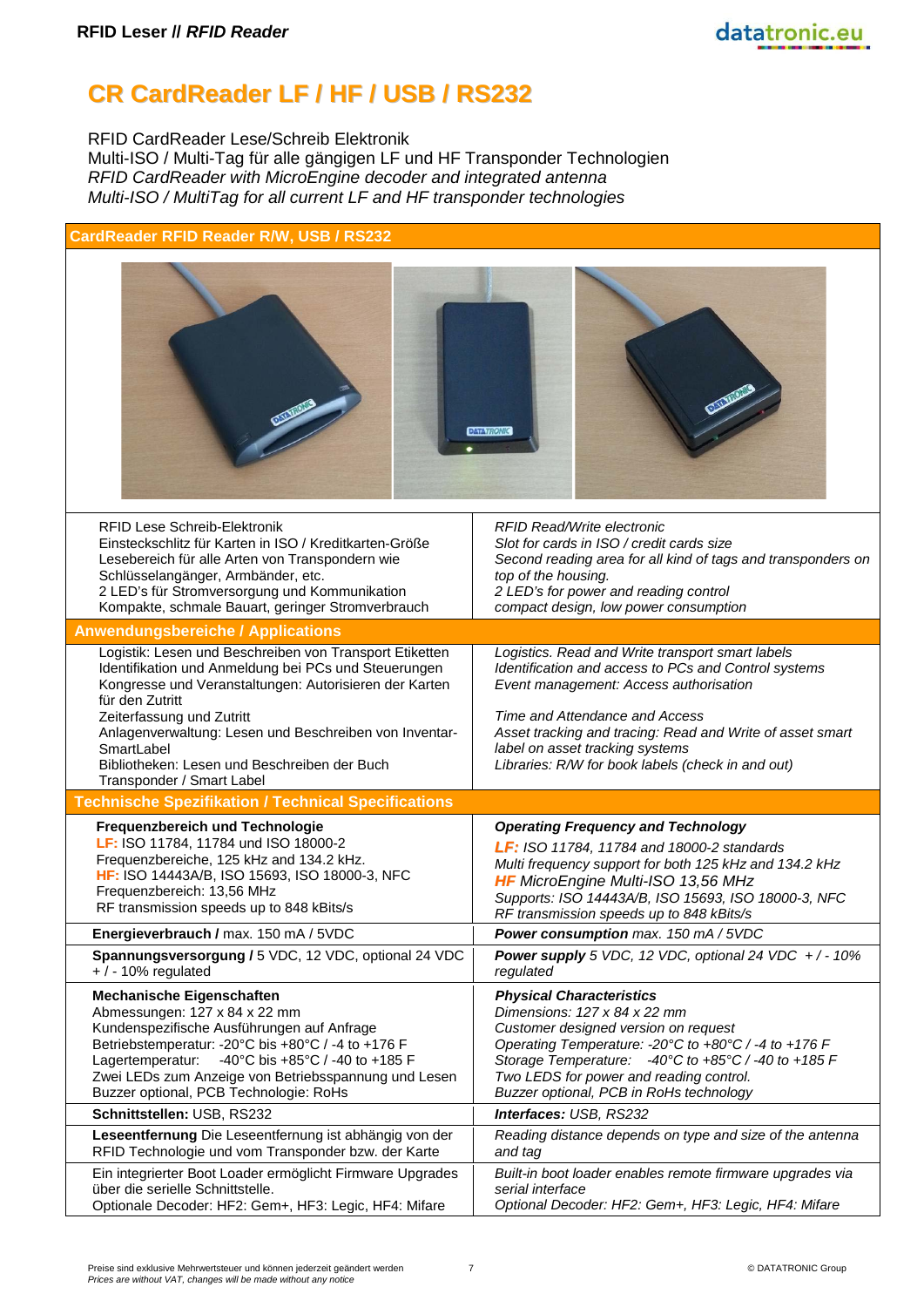

# **CR CardReader LF / HF / USB / RS232**

| <b>Produkt / Product</b> | <b>Beschreibung / Description</b>                     | <b>Preise Prices</b> |
|--------------------------|-------------------------------------------------------|----------------------|
|                          | <b>Reading area On Top</b>                            |                      |
|                          | Card Reader (R/W) with USB Interface reading on top   |                      |
| <b>CR-T-HF1-USB</b>      | 13,56MHz Multi-ISO (15693, 14443)                     |                      |
| <b>CR-T-HF3-USB</b>      | 13,56MHz Legic Advant                                 |                      |
| <b>CR-T-HF4-USB</b>      | 13,56MHz Mifare Family                                |                      |
| <b>CR-T-LF-USB</b>       | 125kHz / 134 kHz / EM, HITAG, Q5, etc MultiTag        |                      |
|                          | Card Reader (R/W) with RS232 Interface reading on top |                      |
| CR-T-HF1-RS232-PWxx      | 13,56MHz Multi-ISO (15693, 14443)                     |                      |
| CR-T-LF-RS232-PWxx       | 125kHz / 134 kHz / EM, HITAG, Q5, etc MultiTag        |                      |
|                          | Card Reader (R/W) with RS485 Interface reading on top |                      |
| CR-T-HF1-RS485-PWxx      | 13,56MHz Multi-ISO (15693, 14443)                     |                      |
| CR-T-LF-RS485-PWxx       | 125kHz / 134 kHz / EM, HITAG, Q5, etc MultiTag        |                      |
|                          | <b>Reading area Slot and On Top</b>                   |                      |
|                          | Card Reader (R/W) with USB Interface with slot        |                      |
| <b>CR-S-HF1-USB</b>      | 13,56MHz Multi-ISO (15693, 14443)                     |                      |
| <b>CR-S-HF3-USB</b>      | 13,56MHz Legic Advant                                 |                      |
| <b>CR-S-HF4-USB</b>      | 13,56MHz Myfare Family                                |                      |
| <b>CR-S-LF-USB</b>       | 125kHz / 134 kHz / EM, HITAG, Q5, etc MultiTag        |                      |
|                          | Card Reader (R/W) with RS232 Interface with slot      |                      |
| CR-S-HF1-RS232-PWxx      | 13,56MHz Multi-ISO (15693, 14443)                     |                      |
| CR-S-LF-RS232-PWxx       | 125kHz / 134 kHz / EM, HITAG, Q5, etc MultiTag        |                      |
|                          | Card Reader (R/W) with RS485 Interface with slot      |                      |
| CR-S-HF1-RS485-PWxx      | 13,56MHz Multi-ISO (15693, 14443)                     |                      |
| CR-S-LF-RS485-PWxx       | 125kHz / 134 kHz / EM, HITAG, Q5, etc MultiTag        |                      |

| -PW xx  | please select power supply      |                                               |
|---------|---------------------------------|-----------------------------------------------|
| -PW01   | 5 VDC über USB Power Adapter    | 5 VDC power adapter by USB                    |
| -PW02   | 5 VDC über PS2 Tastatur Adapter | 5 VDC power adapter by PS2 keyboard connector |
| -PW03   | 5 VDC über Netzgerät            | 5 VDC power by power supply                   |
| $-PW13$ | 12 VDC über Netzgerät           | 12 VDC power by power supply                  |
| $-PW23$ | 24 VDC über Netzgerät           | 24 VDC power by power supply                  |
| -PW00   | Kabel ohne Stecker für 5 VDC    | flying leads ready for 5 VDC                  |
| -PW10   | Kabel ohne Stecker für 12 VDC   | flying leads ready for 12 VDC                 |
| $-PW20$ | Kabel ohne Stecker für 24 VDC   | flying leads ready for 24 VDC                 |

Optionen: Kundenspezifische Stecker / Kabel, Einbau in Kundengehäuse *Options: customer specific connector – cable variations, supply us your housing - we will integrate the RFID R/W electronic*



Senden Sie uns Ihre Vorgaben, wir bauen einen Leser der passt. "Platz ist in der kleinsten Hütte"

*Send us your specification, we will find a solution and produce the reader which is custom designed for your requests.*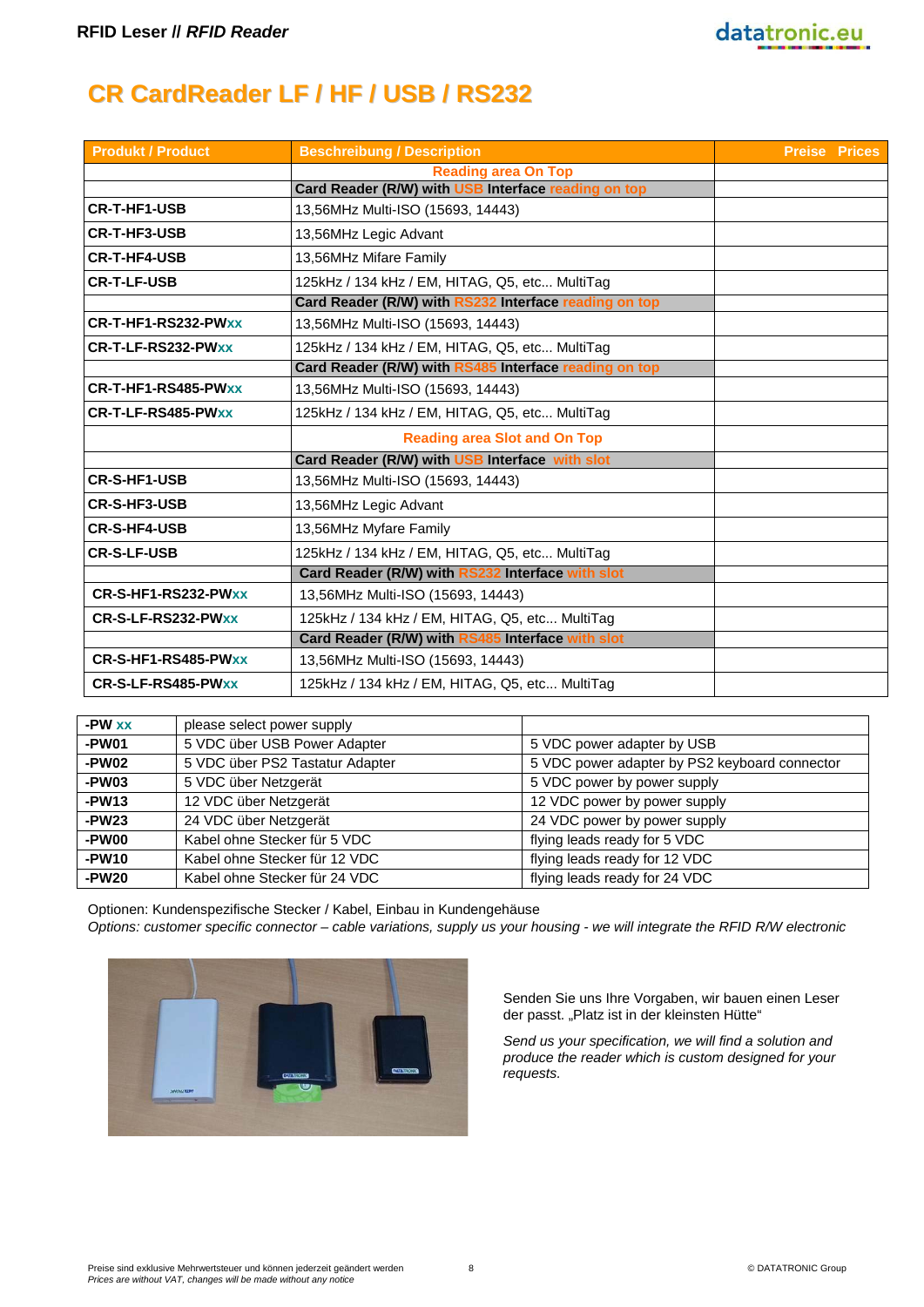#### **R1260 UHF Leser / Desktop Reader / UHF / USB**

RFID Tischleser Lese/Schreib Elektronik mit USB interface Multiregional für alle gängigen UHF Transponder Typen *RFID Desktop Read/Write Electronic with USB interface Multiregional for all current UHF transponder versions*

|  | Tischleser für UHF Transponder / Desktop UHF Reader / Interface USB |
|--|---------------------------------------------------------------------|
|  |                                                                     |

| <b>DATATHONI</b>                                             | RFID Lese Schreib-Elektronik für alle Varianten von UHF<br>Transpondern EPC C1 G2/ISO 18000-6C<br>Multiregionale Zulassung nach ETSI und FCC<br>Integrierte circular polarisierte Antenne, USB Interface, LED<br>Anzeigen für Strom, Lesen und Kommunikation<br>Der R1260 Tischleser wird zum Lesen und Beschreiben von<br>EPC Class1 Gen2 UHF Smart Labels verwendet.<br>RFID Read/Write electronic for all kind of UHF transponders<br>EPC C1 G2/ISO 18000-6C<br>Multiregional approvals according FCC and ETSI<br>Integrated circular polarized antenna, USB interface, LEDs for<br>power, reading and communication |
|--------------------------------------------------------------|-------------------------------------------------------------------------------------------------------------------------------------------------------------------------------------------------------------------------------------------------------------------------------------------------------------------------------------------------------------------------------------------------------------------------------------------------------------------------------------------------------------------------------------------------------------------------------------------------------------------------|
|                                                              | The R1260 desktop reader is ready for Read/Write of EPC<br>Class1 Gen2 HF transponder                                                                                                                                                                                                                                                                                                                                                                                                                                                                                                                                   |
| <b>Anwendungsbereiche / Applications</b>                     |                                                                                                                                                                                                                                                                                                                                                                                                                                                                                                                                                                                                                         |
| Typische Anwendungen sind Lesen und Beschreiben von:         | Typically applications are reading and writing of                                                                                                                                                                                                                                                                                                                                                                                                                                                                                                                                                                       |
| - Smart Label auf Paketen und Paletten                       | - Smart Labels for parcels and pallets                                                                                                                                                                                                                                                                                                                                                                                                                                                                                                                                                                                  |
| - Smart Label für Bücher und Dokumente (Ein- / uslagern)     | - Smart labels for books and documents (check in and out)                                                                                                                                                                                                                                                                                                                                                                                                                                                                                                                                                               |
| - Karten und Schlüsselanhänger für Zeiterfassung und Zutritt | - Cards and keyfobs for access, and time & attendance                                                                                                                                                                                                                                                                                                                                                                                                                                                                                                                                                                   |
| - Transpondern für Inventar und Anlagen                      | - Transponders for assets and inventory                                                                                                                                                                                                                                                                                                                                                                                                                                                                                                                                                                                 |
| - Transpondern für Müllcontainer, Gasflaschen, Fahrzeuge     | - Transponders for waste containers, gas cylinders, vehicles                                                                                                                                                                                                                                                                                                                                                                                                                                                                                                                                                            |
| - Intelligenten Etiketten im Handel an der Kassa             | - Smart labels for retail on cash points                                                                                                                                                                                                                                                                                                                                                                                                                                                                                                                                                                                |
| <b>Technische Spezifikation / Technical Specifications</b>   |                                                                                                                                                                                                                                                                                                                                                                                                                                                                                                                                                                                                                         |
|                                                              |                                                                                                                                                                                                                                                                                                                                                                                                                                                                                                                                                                                                                         |
| Frequenzbereich und Technologie                              | <b>Operating Frequency and Technology</b>                                                                                                                                                                                                                                                                                                                                                                                                                                                                                                                                                                               |
| UHF: 902: 928 MHz (FCC part 15) 865.600: 867.600 MHz         | UHF: 902: 928 MHz (FCC part 15) 865.600: 867.600 MHz                                                                                                                                                                                                                                                                                                                                                                                                                                                                                                                                                                    |
| (ETSI EN 302 208) Integrated Circular Polarized Antenna      | (ETSI EN 302 208) Integrated Circular Polarized Antenna                                                                                                                                                                                                                                                                                                                                                                                                                                                                                                                                                                 |
| Sendeleistung: Programmable in 15 levels (1 dBm step) from   | RF Power Programmable in 15 levels (1 dBm step) from 12 to                                                                                                                                                                                                                                                                                                                                                                                                                                                                                                                                                              |
| 12 to 26 dBm ERP (from 16 mW ERP to 400 mW ERP)              | 26 dBm ERP (from 16 mW ERP to 400 mW ERP)                                                                                                                                                                                                                                                                                                                                                                                                                                                                                                                                                                               |
| Spannungsvers: 5 VDC bus powered (USB) Max 400 mA            | Power supply 5 VDC bus powered (USB) Max 400 mA                                                                                                                                                                                                                                                                                                                                                                                                                                                                                                                                                                         |
| Anzahl Kanäle 4 channels (compliant to ETSI EN 302 208       | Number of Channels: 4 channels (compliant to ETSI EN 302                                                                                                                                                                                                                                                                                                                                                                                                                                                                                                                                                                |
| v1.2.1) 50 hopping channels (compliant to FCC part 15.247).  | 208 v1.2.1) 50 hopping channels (compliant to FCC part                                                                                                                                                                                                                                                                                                                                                                                                                                                                                                                                                                  |
| Unterstützung für alle FCC Bänder                            | 15.247). All subsets of FCC band are supported                                                                                                                                                                                                                                                                                                                                                                                                                                                                                                                                                                          |
| User Interface 3 LEDs                                        | User Interface 3 LEDs:                                                                                                                                                                                                                                                                                                                                                                                                                                                                                                                                                                                                  |
| Grün: Spannung, Rot: Lesen, Gelb: USB Kommunikation          | Green: Power, Red: Tag Read, Yellow: USB communication                                                                                                                                                                                                                                                                                                                                                                                                                                                                                                                                                                  |
| <b>USB Device Port: USB A Buchsenstecker,</b>                | USB Device Port: USB A female connector Bus powered                                                                                                                                                                                                                                                                                                                                                                                                                                                                                                                                                                     |
| Spannungsversorgung über USB 2.0, muß an den High-power      | USB 2.0 device Must be connected to High-power Port (500                                                                                                                                                                                                                                                                                                                                                                                                                                                                                                                                                                |
| Port (500 mA @ VBUS) angeschlossen werden. USB emuliert      | mA @ VBUS) It appears as USB serial virtual Com Port (VCP)                                                                                                                                                                                                                                                                                                                                                                                                                                                                                                                                                              |
| einen virtuellen Com Port (VCP). Drivers für Windows         | drivers for Windows XP/Vista/ Seven (7), Windows CE 4.2,                                                                                                                                                                                                                                                                                                                                                                                                                                                                                                                                                                |
| XP/Vista/ Seven (7), Windows CE 4.2, Linux 2.40 und höher    | Linux 2.40 and higher                                                                                                                                                                                                                                                                                                                                                                                                                                                                                                                                                                                                   |

| <b>Produkt / Product</b>            | <b>Beschreibung / Description</b>                                                                                                                                                           | <b>Preise Prices</b> |  |
|-------------------------------------|---------------------------------------------------------------------------------------------------------------------------------------------------------------------------------------------|----------------------|--|
|                                     | Desktop Reader (R/W) with USB Interface                                                                                                                                                     |                      |  |
| <b>CAEN-R1260I-TOP-UHF2-USB</b>     | UHF multiregional FCC / ETSI EPC1 Gen 2 ISO 18000-6C<br>Inkl. USB Driver und Easy2Read Software Easy Controller                                                                             |                      |  |
|                                     | <b>Development Kit</b>                                                                                                                                                                      |                      |  |
| <b>CAEN-R1260I-TOP-UHF2-USB-SDK</b> | Incl. transponder sample kit with temperature sensor tags<br>SDK with software tools, USB drivers, manuals and application<br>software Easy2read, Easy Controler software incl. source code |                      |  |

Die **easy2read®** Die <mark>easy2read</mark>° Produktlinie von CAEN besteht aus verschiedenen UHF Lesern (R/W) mit einem Lesebereich von einigen cm bis zu 7-8 m. Die bauformen sind OEM Module, Tischleser, mobile<br>Handleser und Gate-Systeme. Dadurch ist

*The easy2read*

Preise sind exklusive Mehrwertsteuer und können jederzeit geändert werden 9 © DATATRONIC Group *Prices are without VAT, changes will be made without any notice*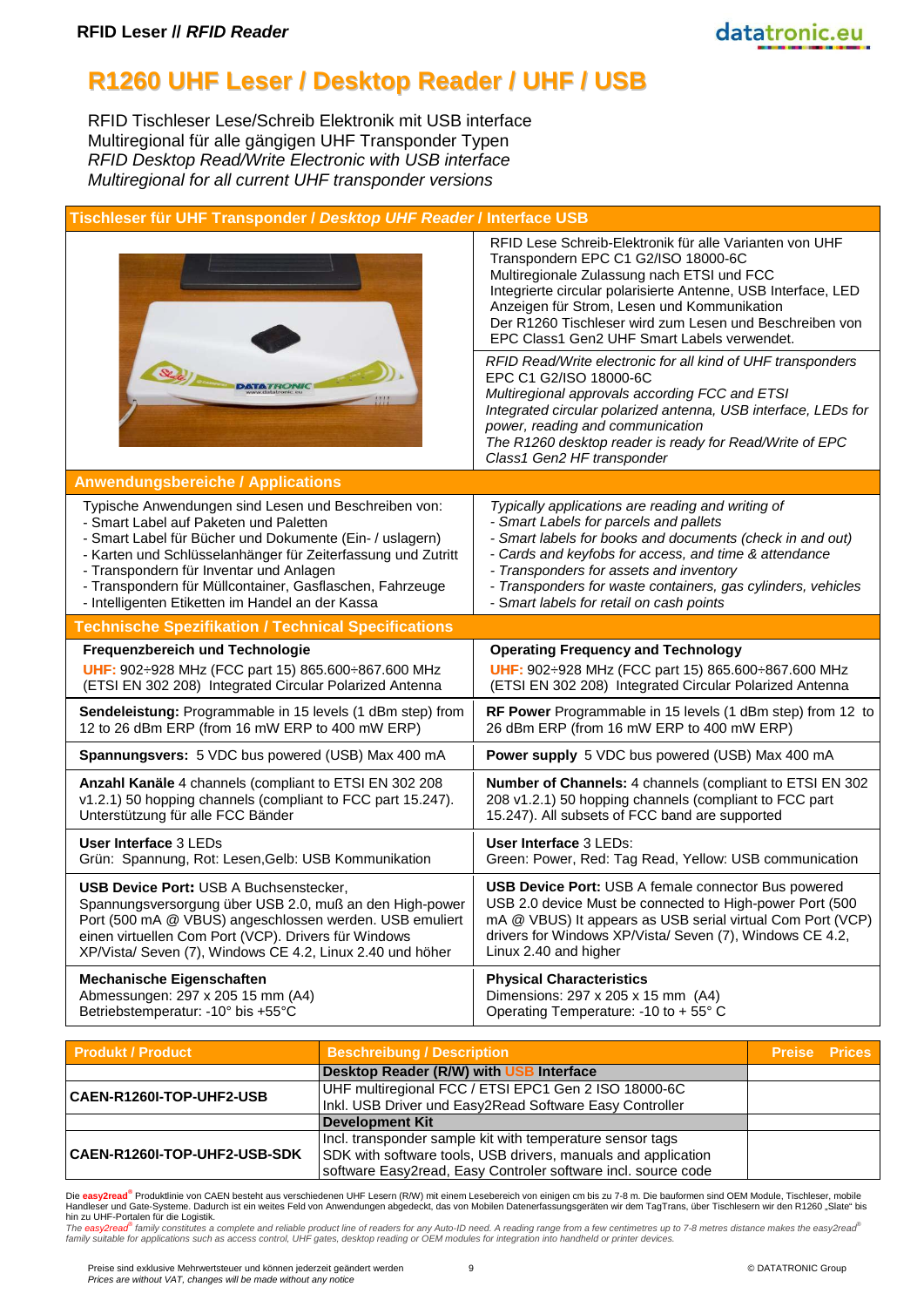# **FS FixScan / LF / HF / USB / RS232 / 485**

RFID FixScan Lese/Schreib Elektronik für den Außeneinsatz und unter rauen Bedingungen (IP67) Multi-ISO / Multi-Tag für alle gängigen LF und HF Transponder Technologien *RFID FixScan Read / Write electronic for use outside and in harsh environment (IP67) Multi-ISO / MultiTag for all current LF and HF transponder technologies*

#### **FixScan RFID Reader R/W, USB / RS232 / Flying Leads**







| RFID Lese/Schreib Elektronik mit integrierter Antenne<br>Kompaktes Design 80x80x20mm, verdeckte<br>Schraubbefestigung, wasserdicht IP67<br>Viele Optionen für Interface, Spannungsversorgung und<br>Anschluß<br>Leseabstand je nach Transponder bis zu 100 mm, geringer<br>Stromverbrauch | complete RFID read/write system with Integrated antenna<br>compact design, small size: 80x80x20 mm, covered fixing<br>screws, watertight IP67<br>Many options for interfaces, powersupply and connection<br>reading distance up to 100 mm - depends on transponder<br>type, low power consumption |
|-------------------------------------------------------------------------------------------------------------------------------------------------------------------------------------------------------------------------------------------------------------------------------------------|---------------------------------------------------------------------------------------------------------------------------------------------------------------------------------------------------------------------------------------------------------------------------------------------------|
| <b>Anwendungsbereiche / Applications</b>                                                                                                                                                                                                                                                  |                                                                                                                                                                                                                                                                                                   |
| Logistik: Lesen und Beschreiben von Transport Etiketten<br>und Transpondern<br>Zutrittsleser für den Außenbereich und Industrieumgebung<br>Produktionsdatenerfassung<br>Leser zum Programmaufruf bei Maschinensteuerung.                                                                  | Logistics: Read and Write transport smart label and<br>transponders<br>Access reader for outside and in industrial environment<br>Machine control and shop floor data collection<br>Reader to start program on controllers.                                                                       |

| <b>Technische Spezifikation / Technical Specifications</b>                                                                                                                                                                                                                                                                   |                                                                                                                                                                                                                                                                                                             |
|------------------------------------------------------------------------------------------------------------------------------------------------------------------------------------------------------------------------------------------------------------------------------------------------------------------------------|-------------------------------------------------------------------------------------------------------------------------------------------------------------------------------------------------------------------------------------------------------------------------------------------------------------|
| Frequenzbereich und Technologie                                                                                                                                                                                                                                                                                              | <b>Operating Frequency and Technology</b>                                                                                                                                                                                                                                                                   |
| LF: ISO 11784, 11784 und ISO 18000-2                                                                                                                                                                                                                                                                                         | <b>LF:</b> ISO 11784, 11784 and 18000-2 standards                                                                                                                                                                                                                                                           |
| Frequenzbereiche, 125 kHz and 134.2 kHz.                                                                                                                                                                                                                                                                                     | Multi frequency support for both 125 kHz and 134.2 kHz                                                                                                                                                                                                                                                      |
| HF: ISO 14443A/B, ISO 15693, ISO 18000-3, NFC                                                                                                                                                                                                                                                                                | <b>HF</b> MicroEngine Multi-ISO 13,56 MHz                                                                                                                                                                                                                                                                   |
| Frequenzbereich: 13,56 MHz                                                                                                                                                                                                                                                                                                   | Supports: ISO 14443A/B, ISO 15693, ISO 18000-3, NFC                                                                                                                                                                                                                                                         |
| RF Datenrate bis zu 848 kBits/s                                                                                                                                                                                                                                                                                              | RF transmission speeds up to 848 kBits/s                                                                                                                                                                                                                                                                    |
| Energieverbrauch / max. 150 mA / 5VDC                                                                                                                                                                                                                                                                                        | Power consumption max. 150 mA / 5VDC                                                                                                                                                                                                                                                                        |
| Spannungsversorgung / 5 VDC, 12 VDC                                                                                                                                                                                                                                                                                          | Power supply 5 VDC, 12 VDC                                                                                                                                                                                                                                                                                  |
| optional 24 VDC $+/-10\%$ regulated                                                                                                                                                                                                                                                                                          | optional 24 VDC $+/-10\%$ regulated                                                                                                                                                                                                                                                                         |
| <b>Physical Characteristics</b><br>Abmessungen: 80 x 80 x 20 mm<br>Kundenspezifische Ausführungen auf Anfrage<br>Betriebstemperatur: -30°C bis +80°C / -4 to +176 F<br>-40°C bis +85°C / -40 to +185 F<br>Lagertemperatur:<br>Zwei LEDs zum Anzeige von Betriebsspannung und Lesen<br>Buzzer optional, PCB Technologie: RoHs | <b>Physical Characteristics</b><br>Dimensions: 80 x 80 x 20 mm<br>Customer designed version on request<br>Operating Temperature: -30°C to +80°C / -4 to +176 F<br>Storage Temperature: -40°C to +85°C / -40 to +185 F<br>Two LEDS for power and reading control.<br>Buzzer optional, PCB in RoHs technology |
| Schnittstellen: USB, RS232, RS485                                                                                                                                                                                                                                                                                            | Interfaces: USB, RS232, RS485                                                                                                                                                                                                                                                                               |
| Kabel- und Anschlußvarianten:                                                                                                                                                                                                                                                                                                | <b>Cable and Connector Versions:</b>                                                                                                                                                                                                                                                                        |
| Kabel 2m, 9-pin Stecker für PC COM Port, oder                                                                                                                                                                                                                                                                                | Cable 2 m, 9-pin connector for PC Com Port or                                                                                                                                                                                                                                                               |
| unverdrahtet                                                                                                                                                                                                                                                                                                                 | flying leads.                                                                                                                                                                                                                                                                                               |
| Diverse Power-Adapter, über - USB, - PS2, - Netzgerät, etc.                                                                                                                                                                                                                                                                  | Power Adapters over - USB, - PS/2, - power supply                                                                                                                                                                                                                                                           |
| Kabelausgang seitlich oder rückwärts                                                                                                                                                                                                                                                                                         | Rear and front cable outlet                                                                                                                                                                                                                                                                                 |
| Leseentfernung Die Leseentfernung ist abhängig von der                                                                                                                                                                                                                                                                       | Reading distance: depends on type and size of the antenna                                                                                                                                                                                                                                                   |
| RFID Technologie und vom Transponder bzw. der Karte                                                                                                                                                                                                                                                                          | and tag                                                                                                                                                                                                                                                                                                     |
| Ein integrierter Boot Loader ermöglicht Firmware Upgrades                                                                                                                                                                                                                                                                    | Built-in boot loader enables remote firmware upgrades via                                                                                                                                                                                                                                                   |
| über die serielle Schnittstelle.                                                                                                                                                                                                                                                                                             | serial interface                                                                                                                                                                                                                                                                                            |
| Optionale Decoder: HF2: Gem+, HF3: Legic, HF4: Mifare                                                                                                                                                                                                                                                                        | Optional Decoder: HF2: Gem+, HF3: Legic, HF4: Mifare                                                                                                                                                                                                                                                        |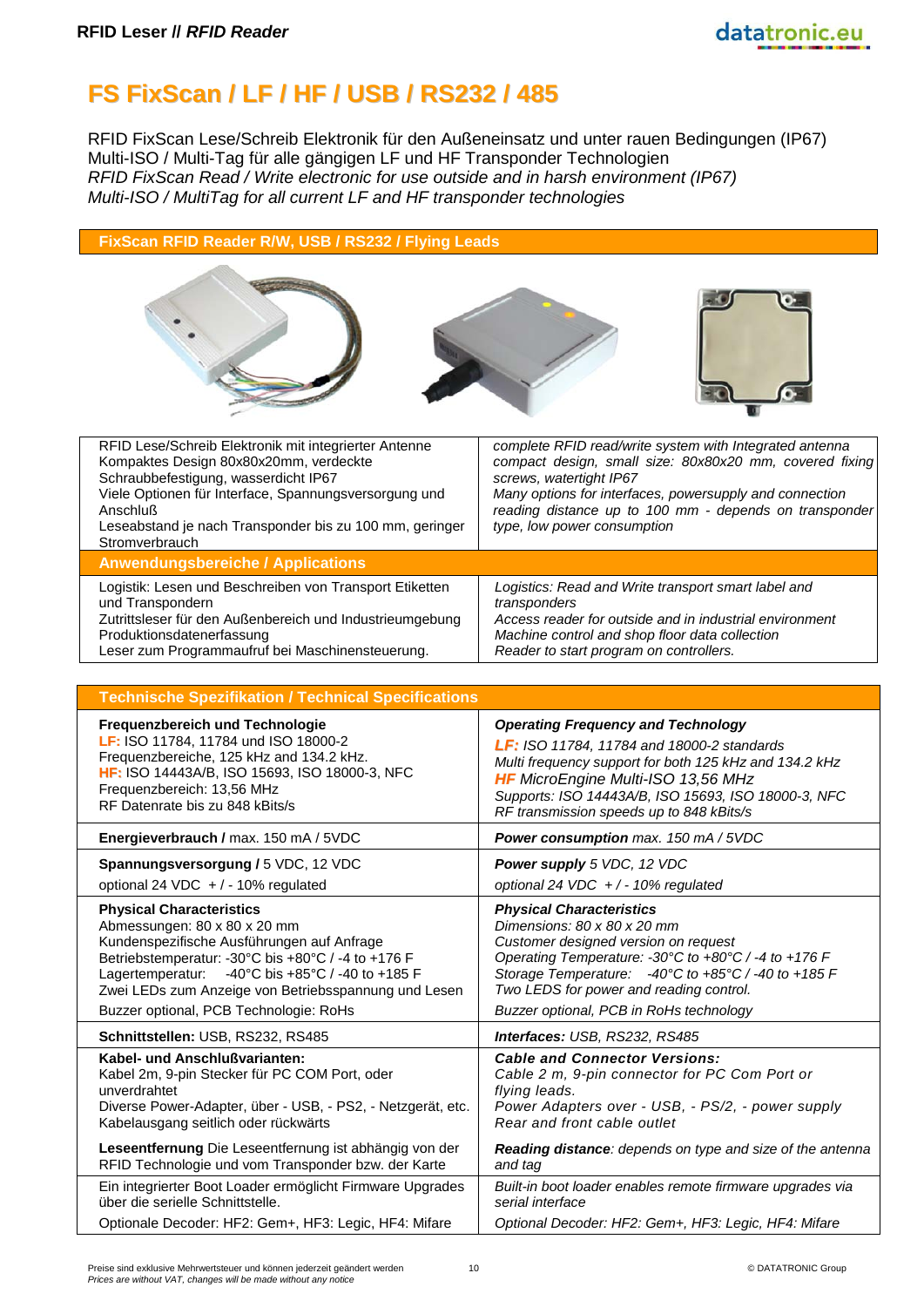# **FS FixScan / LF / HF / USB / RS232 / 485**

| <b>Produkt / Product</b> | <b>Beschreibung / Description</b>  | <b>Preise Prices</b> |
|--------------------------|------------------------------------|----------------------|
|                          | Side cable exit - SCE              |                      |
|                          | FixScan (R/W) with USB Interface   |                      |
| <b>FS-S-HF1-USB</b>      | 13,56 MHz Multi-ISO (15693, 14443) |                      |
| <b>FS-S-LF-USB</b>       | 125/134 kHz MultiTag               |                      |
|                          | FixScan (R/W) with RS232 Interface |                      |
| FS-S-HF1-RS232-PWxx      | 13,56 MHz Multi-ISO (15693, 14443) |                      |
| FS-S-LF-RS232-PWxx       | 125/134 kHz MultiTag               |                      |
|                          | FixScan (R/W) with RS485 Interface |                      |
| FS-S-HF1-RS485-PWxx      | 13,56 MHz Multi-ISO (15693, 14443) |                      |
| FS-S-LF-RS485-PWxx       | 125/134 kHz MultiTag               |                      |
|                          |                                    |                      |
|                          | rear cable exit - R                |                      |
|                          | FixScan (R/W) with USB Interface   |                      |
| <b>FS-R-HF1-USB-PWxx</b> | 13,56 MHz Multi-ISO (15693, 14443) |                      |
| <b>FS-R-LF-USB-PWxx</b>  | 125/134 kHz MultiTag               |                      |
|                          | FixScan (R/W) with RS232 Interface |                      |
| FS-R-HF1-RS232-PWxx      | 13,56 MHz Multi-ISO (15693, 14443) |                      |
| FS-R-LF-RS232-PWxx       | 125/134 kHz MultiTag               |                      |
|                          | FixScan (R/W) with RS485 Interface |                      |
| FS-R-HF1-RS485-PWxx      | 13,56 MHz Multi-ISO (15693, 14443) |                      |
| FS-R-LF-RS485-PWxx       | 125/134 kHz MultiTag               |                      |

| -PW xx  | please select power supply      |                                               |
|---------|---------------------------------|-----------------------------------------------|
| -PW01   | 5 VDC über USB Power Adapter    | 5 VDC power adapter by USB                    |
| -PW02   | 5 VDC über PS2 Tastatur Adapter | 5 VDC power adapter by PS2 keyboard connector |
| -PW03   | 5 VDC über Netzgerät            | 5 VDC power by power supply                   |
| $-PW13$ | 12 VDC über Netzgerät           | 12 VDC power by power supply                  |
| $-PW23$ | 24 VDC über Netzgerät           | 24 VDC power by power supply                  |
| -PW00   | Kabel ohne Stecker für 5 VDC    | flying leads ready for 5 VDC                  |
| -PW10   | Kabel ohne Stecker für 12 VDC   | flying leads ready for 12 VDC                 |
| $-PW20$ | Kabel ohne Stecker für 24 VDC   | flying leads ready for 24 VDC                 |

Optionen: Kundenspezifische Stecker / Kabel, Einbau in Kundengehäuse

*Options: customer specific connector – cable variations, supply us your housing - we will integrate the RFID R/W electronic*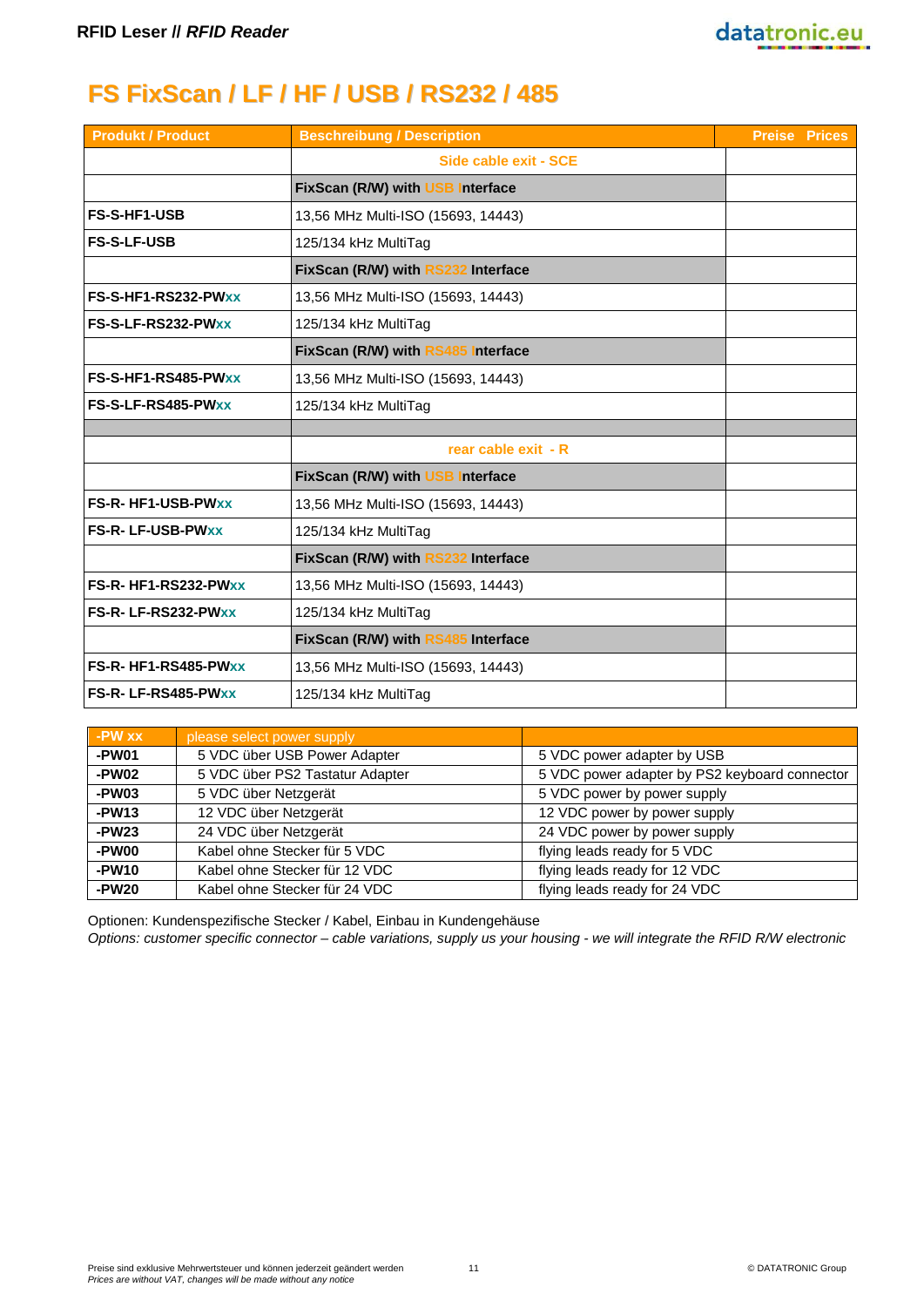# **AS AccessScan / LF / HF / RS232**

RFID AccessScan Lese/Schreib Elektronik für Zutritts Systeme Multi-ISO / Multi-Tag für alle gängigen LF und HF Transponder Technologien *RFID AccessScan Read / Write electronic for access systems Multi-ISO / MultiTag for all current LF and HF transponder technologies*

| <b>AccessScan RFID Identification System RS232</b>                                                                                                                                                                                                                                                                         |                                                                                                                                                                                                                                                                                                                      |
|----------------------------------------------------------------------------------------------------------------------------------------------------------------------------------------------------------------------------------------------------------------------------------------------------------------------------|----------------------------------------------------------------------------------------------------------------------------------------------------------------------------------------------------------------------------------------------------------------------------------------------------------------------|
|                                                                                                                                                                                                                                                                                                                            |                                                                                                                                                                                                                                                                                                                      |
| Einfache Montage in einer Lichtschalter- / Netz-Steckerdose<br>Kundenspezifische Ausführungen für andere Unterputzdosen<br>Einfache Montage in bestehende Installionsverrohrung<br>LED Anzeige für Türfreigabe<br>Hat genau die Größe eines Lichtschalters 80 x 80 x 35<br>Kompakte Bauweise mit integrierter Antenne      | Easy to mount in an electrical light switch outlet<br>Custom design versions for other electrical light switches<br>Easy retrofitting in existing installations<br>LED indicates if access is allowed (red/green)<br>Size: 80 x 80 x 35 mm; exactly size of a light switch<br>Compact design with integrated antenna |
|                                                                                                                                                                                                                                                                                                                            |                                                                                                                                                                                                                                                                                                                      |
| <b>Technische Spezifikation / Technical Specifications</b>                                                                                                                                                                                                                                                                 |                                                                                                                                                                                                                                                                                                                      |
| Frequenzbereich und Technologie<br>LF: ISO 11784, 11784 und ISO 18000-2<br>Frequenzbereiche, 125 kHz and 134.2 kHz.<br><b>HF:</b> ISO 14443A/B, ISO 15693, ISO 18000-3, NFC<br>Frequenzbereich: 13,56 MHz<br>Datenübertragungsrate bis 848 kBits/s                                                                         | <b>Operating Frequency and Technology</b><br>LF: ISO 11784, 11784 and 18000-2 standards<br>Multi frequency support for both 125 kHz and 134.2 kHz<br><b>HF</b> MicroEngine Multi-ISO 13,56 MHz<br>Supports: ISO 14443A/B, ISO 15693, ISO 18000-3, NFC<br>RF transmission speeds up to 848 kBits/s                    |
| Energieverbrauch / Spannungsversorgung:<br>max. 150 mA / 5VDC                                                                                                                                                                                                                                                              | <b>Power consumption / Power supply</b><br>max. 150 mA / 5VDC                                                                                                                                                                                                                                                        |
| <b>Physical Characteristics</b><br>Abmessungen: 80 x 80 x 35 mm<br>Kundenspezifische Ausführungen auf Anfrage<br>Betriebstemperatur: - 10° bis +80°C / -4 to +176 F<br>-40° bis +85°C / -40 to +185 F<br>Lagertemperatur:<br>LED zur Anzeige von Betriebsspannung und Zutritt OK<br>Buzzer optional, PCB Technologie: RoHs | <b>Physical Characteristics</b><br>Dimensions: 80 x 80 x 35 mm<br>Customer designed version on request<br>Operating Temperature: -10 to +80 C / -4 to +176 F<br>Storage Temperature: -40 to +85C / -40 to +185 F<br>LED for power and access OK<br>Buzzer optional, PCB in RoHs technology                           |
| Schnittstellen: RS232                                                                                                                                                                                                                                                                                                      | <b>Interfaces: RS232</b>                                                                                                                                                                                                                                                                                             |
| Anschluß: Schraubklemmen                                                                                                                                                                                                                                                                                                   | <b>Connections: Screw terminals</b>                                                                                                                                                                                                                                                                                  |
| Leseentfernung Die Leseentfernung ist abhängig von der<br>RFID Technologie und vom Transponder bzw. der Karte                                                                                                                                                                                                              | Reading distance: depends on type and size of the<br>antenna and tag                                                                                                                                                                                                                                                 |
| Ein integrierter Boot Loader ermöglicht Firmware Upgrades<br>über die serielle Schnittstelle.                                                                                                                                                                                                                              | Built-in boot loader enables remote firmware upgrades via<br>serial interface                                                                                                                                                                                                                                        |
| Optionale Decoder: HF2: Gem+, HF3: Legic, HF4: Mifare                                                                                                                                                                                                                                                                      | Optional Decoder: HF2: Gem+, HF3: Legic, HF4: Mifare                                                                                                                                                                                                                                                                 |

| <b>Produkt / Product</b> | <b>Beschreibung / Description</b>                                                | <b>Preise Prices</b> |  |
|--------------------------|----------------------------------------------------------------------------------|----------------------|--|
| <b>AS - LF - RS232</b>   | MicroEngine MultiTag 125kHz / 134 kHz / EM, HITAG, Q5, etc                       |                      |  |
| <b>AS - HF1 - RS232</b>  | MicroEngine Multi-ISO 13,56 MHz (ISO15693, ISO14443A/B,<br>ISO18000-3, EPC, NFC) |                      |  |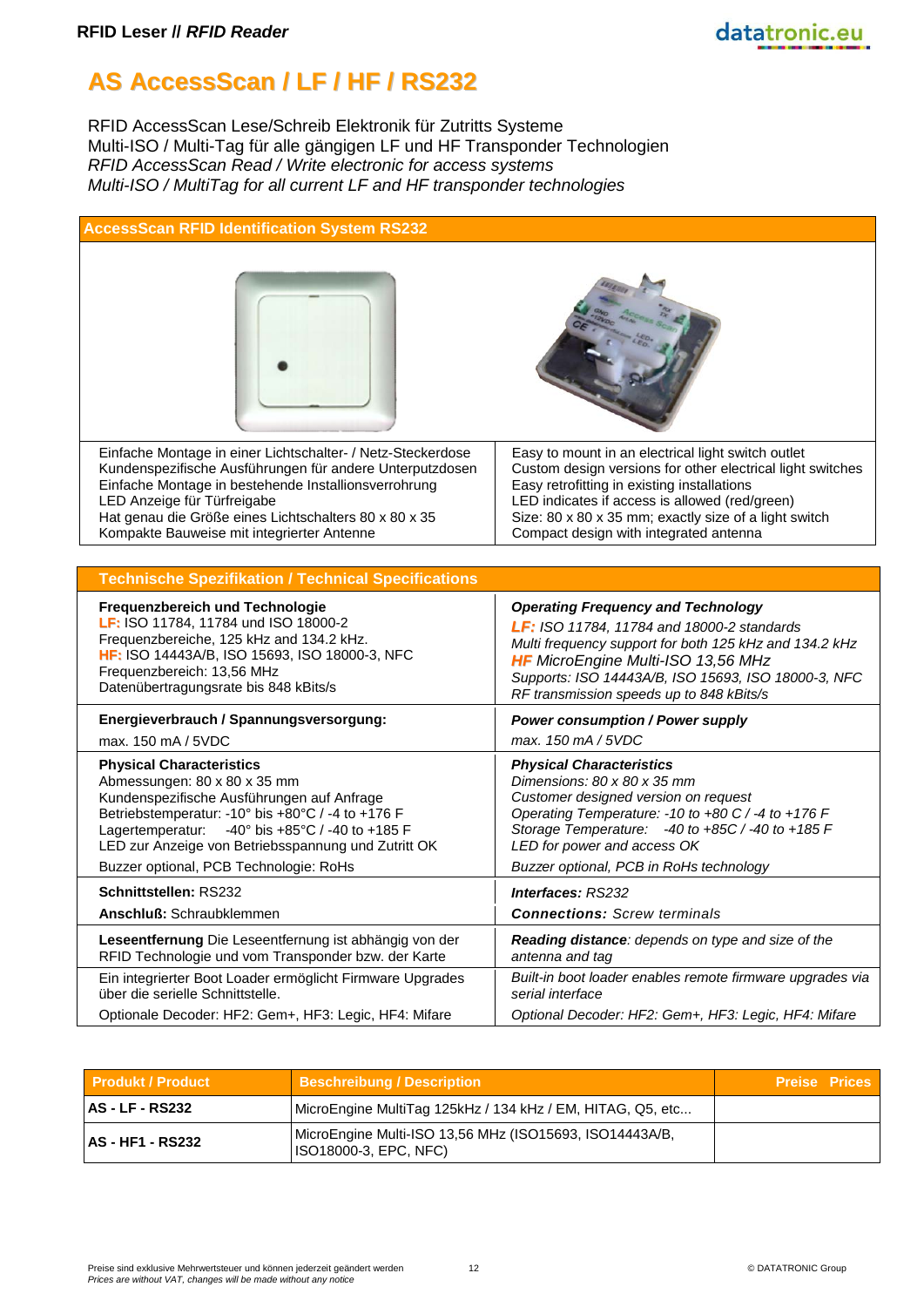# **MSTGW UHF ScanGate UHF RFID gate for people access control and asset tracking**

RFID Lese/Schreib Elektronik für Portal und Long Range Systeme, optional mit GPRS Multiregional für EPC1 Gen 2 ISO 18000-6C UHF Transponder *RFID Read/Write Electronic for portal and long range systems, option GPRS Multiregional for EPC1 Gen 2 ISO 18000-6C UHF Transponder*

| Long Range Leser für UHF Transponder / Long Range UHF Reader                                                                                                                                                                                                                                                                                                                                                                                                                                                                                                                                                                                                                                                                                                                   |                                                                                                                                                                                                                                                                                                                                                                                                                                                                                                                                                                                                                                                                                                                                                                                                                                              |  |
|--------------------------------------------------------------------------------------------------------------------------------------------------------------------------------------------------------------------------------------------------------------------------------------------------------------------------------------------------------------------------------------------------------------------------------------------------------------------------------------------------------------------------------------------------------------------------------------------------------------------------------------------------------------------------------------------------------------------------------------------------------------------------------|----------------------------------------------------------------------------------------------------------------------------------------------------------------------------------------------------------------------------------------------------------------------------------------------------------------------------------------------------------------------------------------------------------------------------------------------------------------------------------------------------------------------------------------------------------------------------------------------------------------------------------------------------------------------------------------------------------------------------------------------------------------------------------------------------------------------------------------------|--|
|                                                                                                                                                                                                                                                                                                                                                                                                                                                                                                                                                                                                                                                                                                                                                                                | Das UHF RFID ScanGate bietet "Handfreien" Zutritt und<br>erfasst alle Transponder die durch das ScanGate bewegt<br>werden. Es verbindet robustes und gefälliges Design mit<br>einer hohen Leseleistung. Der Aufbau mit metallischen<br>Verstrebungen ermöglicht eine direkte und widerstandsfähige<br>Montage am Boden. Das ScanGate hat 3D Antennen<br>eingebaut, die Transponder lageunabhängig lesen können.<br>Sensoren die im ScanGate integriert sind erkennen einerseits<br>die Bewegungsrichtung und andererseits jede Bewegung<br>innerhalb des ScanGates, auch wenn kein Transponder im<br>Lesefeld ist. Das wird durch Licht und akkustische Signale<br>angezeigt und auch über die Software gemeldet.<br>Das ScaGate arbeitet autonom mit Intel Atom Prozessor und<br>Linux Debian, Interfaces sind optional auch GPRS und WiFi. |  |
| UHF RFID ScanGate for "hand free" people access control and asset tracking.<br>It offers high performances, robustness and read reliability in a smart form factor.<br>The device is composed of a couple of elegant vertical metal structures, to be fixed in a floor-mount fashion, which can be<br>installed on doorways, corridors or any other transit zone.<br>Each vertical panel incorporates a special antenna that allows a 3-dimensional reading of the tags independently from their<br>orientation.<br>unauthorised gate transit.<br>and acoustic alarm.<br>The ScanGate can work also in standalone mode using the internal Intel Atom processor (based on Linux Debian) and it's<br>optionally available with GPRS modem. WiFi connection is available via USB. | On-panel sensors are able to detect both transit direction and missing UHF badge/tag reads, the latter indicating an attempt to<br>The internal control system handles the RF emission in the gate, the signals coming from the sensors and the signals to lamps                                                                                                                                                                                                                                                                                                                                                                                                                                                                                                                                                                             |  |
| <b>Anwendungsbereiche / Applications</b>                                                                                                                                                                                                                                                                                                                                                                                                                                                                                                                                                                                                                                                                                                                                       |                                                                                                                                                                                                                                                                                                                                                                                                                                                                                                                                                                                                                                                                                                                                                                                                                                              |  |
| - Personen Zutrittssysteme für Büros, Ausstellungen,<br>Kongresse und Events aller Art, Spitäler, Sicherheitsbereiche<br>- Identifikation und Tracking von Produkten und Paletten zur<br>Warenverfolgung im Werksbereich<br>- Warensicherungssysteme in Geschäften / Diebstahlschutz                                                                                                                                                                                                                                                                                                                                                                                                                                                                                           | - People access control in offices, exhibitions,<br>congresses and all kind of events, secure areas<br>- Identification and tracking of items and pallets for<br>optimising in door logistic in companies<br>- Electronic Article Surveillance (EAS) in shops                                                                                                                                                                                                                                                                                                                                                                                                                                                                                                                                                                                |  |
| <b>Technische Spezifikation / Technical Specifications</b>                                                                                                                                                                                                                                                                                                                                                                                                                                                                                                                                                                                                                                                                                                                     |                                                                                                                                                                                                                                                                                                                                                                                                                                                                                                                                                                                                                                                                                                                                                                                                                                              |  |
| Frequenzbereich und Technologie<br>UHF: 865.600÷867.600 MHz (ETSI EN 302 208)<br>902÷928 MHz (FCC part 15)                                                                                                                                                                                                                                                                                                                                                                                                                                                                                                                                                                                                                                                                     | <b>Operating Frequency and Technology</b><br>UHF: 865.600÷867.600 MHz (ETSI EN 302 208)<br>902: 928 MHz (FCC part 15)                                                                                                                                                                                                                                                                                                                                                                                                                                                                                                                                                                                                                                                                                                                        |  |
| Sendeleistung: bis zu 32 dBm (~1.6W) conducted                                                                                                                                                                                                                                                                                                                                                                                                                                                                                                                                                                                                                                                                                                                                 | RF Power: Up to 32 dBm (~1.6W) conducted                                                                                                                                                                                                                                                                                                                                                                                                                                                                                                                                                                                                                                                                                                                                                                                                     |  |
| Spannungsvers: 220 VAC                                                                                                                                                                                                                                                                                                                                                                                                                                                                                                                                                                                                                                                                                                                                                         | Power supply 220 VAC                                                                                                                                                                                                                                                                                                                                                                                                                                                                                                                                                                                                                                                                                                                                                                                                                         |  |
| Connectivity: RS232, RS485, Ethernet 10/100BASE-T                                                                                                                                                                                                                                                                                                                                                                                                                                                                                                                                                                                                                                                                                                                              | Connectivity: RS232, RS485, Ethernet 10/100BASE-T                                                                                                                                                                                                                                                                                                                                                                                                                                                                                                                                                                                                                                                                                                                                                                                            |  |
| Wireless Communication: GSM/GPRS (SMA) (optional)<br>WiFi (optional via USB host)                                                                                                                                                                                                                                                                                                                                                                                                                                                                                                                                                                                                                                                                                              | <b>Wireless Communication: GSM/GPRS (SMA) (optional)</b><br>WiFi (optional via USB host)                                                                                                                                                                                                                                                                                                                                                                                                                                                                                                                                                                                                                                                                                                                                                     |  |
| Internal Interfaces: MicroSD slot, SIM card housing (optional)                                                                                                                                                                                                                                                                                                                                                                                                                                                                                                                                                                                                                                                                                                                 | <b>Internal Interfaces:</b> MicroSD slot, SIM card housing (optional)                                                                                                                                                                                                                                                                                                                                                                                                                                                                                                                                                                                                                                                                                                                                                                        |  |
| Mechanische Eigenschaften: Gewicht: 11 kg<br>Abmessungen: 1520 x 500 x 92 mm<br>Betriebstemperatur: 0°C bis +50°C                                                                                                                                                                                                                                                                                                                                                                                                                                                                                                                                                                                                                                                              | <b>Physical Characteristics: Weight: 11 kg</b><br>Dimensions: 1520 x 500 x 92 mm<br>Operating Temperature: $0^{\circ}$ C to + 50 $^{\circ}$ C                                                                                                                                                                                                                                                                                                                                                                                                                                                                                                                                                                                                                                                                                                |  |
|                                                                                                                                                                                                                                                                                                                                                                                                                                                                                                                                                                                                                                                                                                                                                                                |                                                                                                                                                                                                                                                                                                                                                                                                                                                                                                                                                                                                                                                                                                                                                                                                                                              |  |

| <b>Produkt / Product</b>      | <b>Beschreibung / Description</b>                                                                       | <b>Preise Prices</b> |
|-------------------------------|---------------------------------------------------------------------------------------------------------|----------------------|
|                               |                                                                                                         |                      |
| <b>CAEN-MSTGW-UHF2- 941</b>   | <b>High Performance UHF Long Range Portal reader for 4 Antennas</b>                                     |                      |
|                               | - multiregional FCC / ETSI EPC1 Gen 2 ISO 18000-6C approvals                                            |                      |
| <b>CAEN-MSTGW-UHF2- R4300</b> | wie oben aber mit R4300P / see above but with R4300P                                                    |                      |
|                               | <b>CAEN-MSTGW-UHF2- R4300-GPRS</b>   Wie oben aber zusätzlich mit GPRS / see above with additional GPRS |                      |

Die <mark>easy2read<sup>®</sup> Produktlinie von CAEN besteht aus verschiedenen UHF Lesern (R/W) mit einem Lesebereich von einigen cm bis zu 7-8 m. Die Bauformen sind OEM Module, Tischleser, mobile<br>Handleser und Gate-Systeme. Dadurch is</mark>

hin zu UHF-Portalen für die Logistik.<br>The easy2read<sup>ser</sup>tamily constitutes a complete and reliable product line of readers for any Auto-ID need. A reading range from a few centimetres up to 7-8 metres distance makes the ea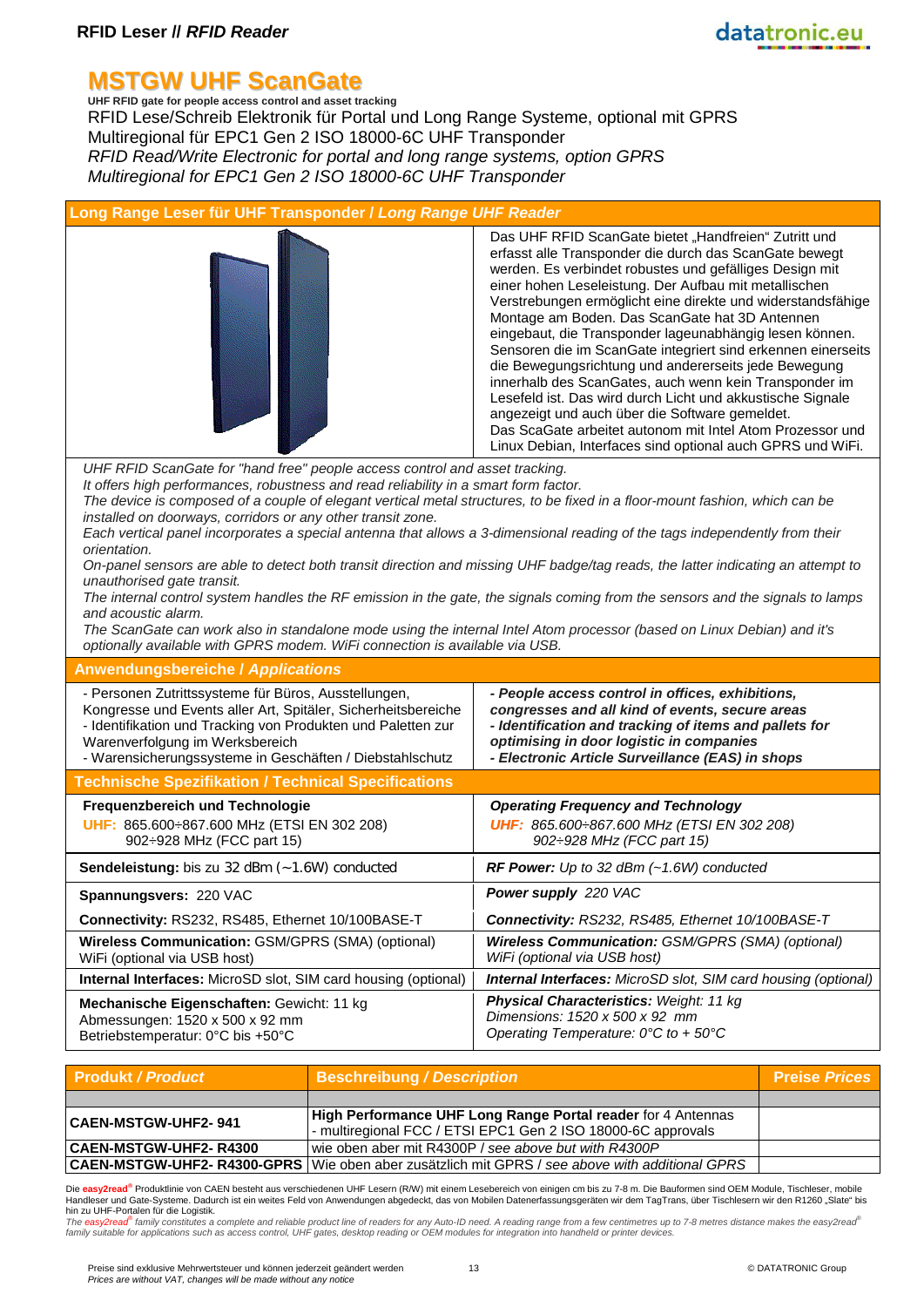#### **R1240 UHF Leser / Mobil / UHF / USB / BT**

Mobile RFID Lese/Schreib Elektronik mit BlueTooth und USB interface Multiregional für alle gängigen UHF Transponder Typen *Mobile RFID Read/Write Electronic with BT and USB interface Multiregional for all current UHF transponder versions*





*Battery powered and dual use with BlueTooth or USB interface*

*"Batch Mode", allowing to store up to 4000 EPC codes into the internal memory when the communication links (USB or Bluetooth) are not available.*

*The 1D/2D barcode imager (optional) enables the qID to be the perfect identification device in mixed barcode/RFID labels environments.*

*Compatible with Windows XP/7, Windows CE/Mobile, Android and iOS operating systems Multiregional approvals according FCC and ETSI*

*RFID Read/Write electronic for all kind of UHF transponders EPC C1 G2/ISO 18000-6C.*

| <b>Anwendungsbereiche / Applications</b>                    |                                                                 |
|-------------------------------------------------------------|-----------------------------------------------------------------|
| UHF Leser für alle BluetTooth Geräte                        | UHF add-on to Bluetooth devices                                 |
| an der Kassa                                                | Point of sales                                                  |
| mobiler verkauf                                             | Field sales mobility                                            |
| Personen Zutritts Kontrolle                                 | People access control                                           |
| Inventur und Inventarerfassung                              | <b>Inventory Management</b>                                     |
| <b>Technische Spezifikation / Technical Specifications</b>  |                                                                 |
| Frequenzbereich und Technologie                             | <b>Operating Frequency and Technology</b>                       |
| UHF: 865.600÷867.600 MHz (ETSI EN 302 208) 902÷928          | UHF: 865.600: 867.600 MHz (ETSI EN 302 208) 902: 928            |
| MHz (FCC part 15.247) Dual linear (horizontal and vertical) | MHz (FCC part 15.247) Dual linear (horizontal and vertical)     |
| 3dBi (typical)                                              | 3dBi (typical)                                                  |
| Sendeleistung: Programmable in 6 levels from 11dBm          | RF Power Programmable in 6 levels from 11dBm (12.5mW)           |
| (12.5mW) e.r.p. to 27dBm (500mW) e.r.p.                     | e.r.p. to $27$ dBm (500mW) e.r.p.                               |
| Leseentfernung: up to 1.5m. (typical)                       | Reading distance: up to 1.5m. (typical)                         |
| <b>Spannungsvers:</b> 5 VDC bus powered (USB) Max 400 mA    | Power supply 5 VDC bus powered (USB) Max 400 mA                 |
| Anzahl Kanäle 4 channels (compliant to ETSI EN 302 208      | <b>Number of Channels: 4 channels (compliant to ETSI EN 302</b> |
| v1.2.1) 50 hopping channels (compliant to FCC part 15.247). | 208 v1.2.1) 50 hopping channels (compliant to FCC part          |
| All subsets of FCC band are supported                       | 15.247). All subsets of FCC band are supported                  |
| User Interface:                                             | <b>User Interface</b>                                           |
| Schalter #1: ON/OFF, Schalter: #2: Trigger                  | Button#1: ON/OFF Button#2: Trigger                              |
| LED #1: Spannung und Akku Satus                             | Led #1: power indication and battery status                     |
| (Grün: voll; Rot: halb, Rot blinkend: fast leer, Laden!)    | (green: high; red: medium; blinking red: low)                   |
| LED #2: Kommunikation ist aktiv                             | Led#2: communication activity                                   |
| (Blau: Bluetooth; Orange: USB)                              | (blue: Bluetooth; orange: USB)                                  |
| LED #3: Lesebestätigung                                     | Led#3: operation result                                         |
| (Grün: OK: Rot: nicht OK)                                   | (green: OK; red: not OK)                                        |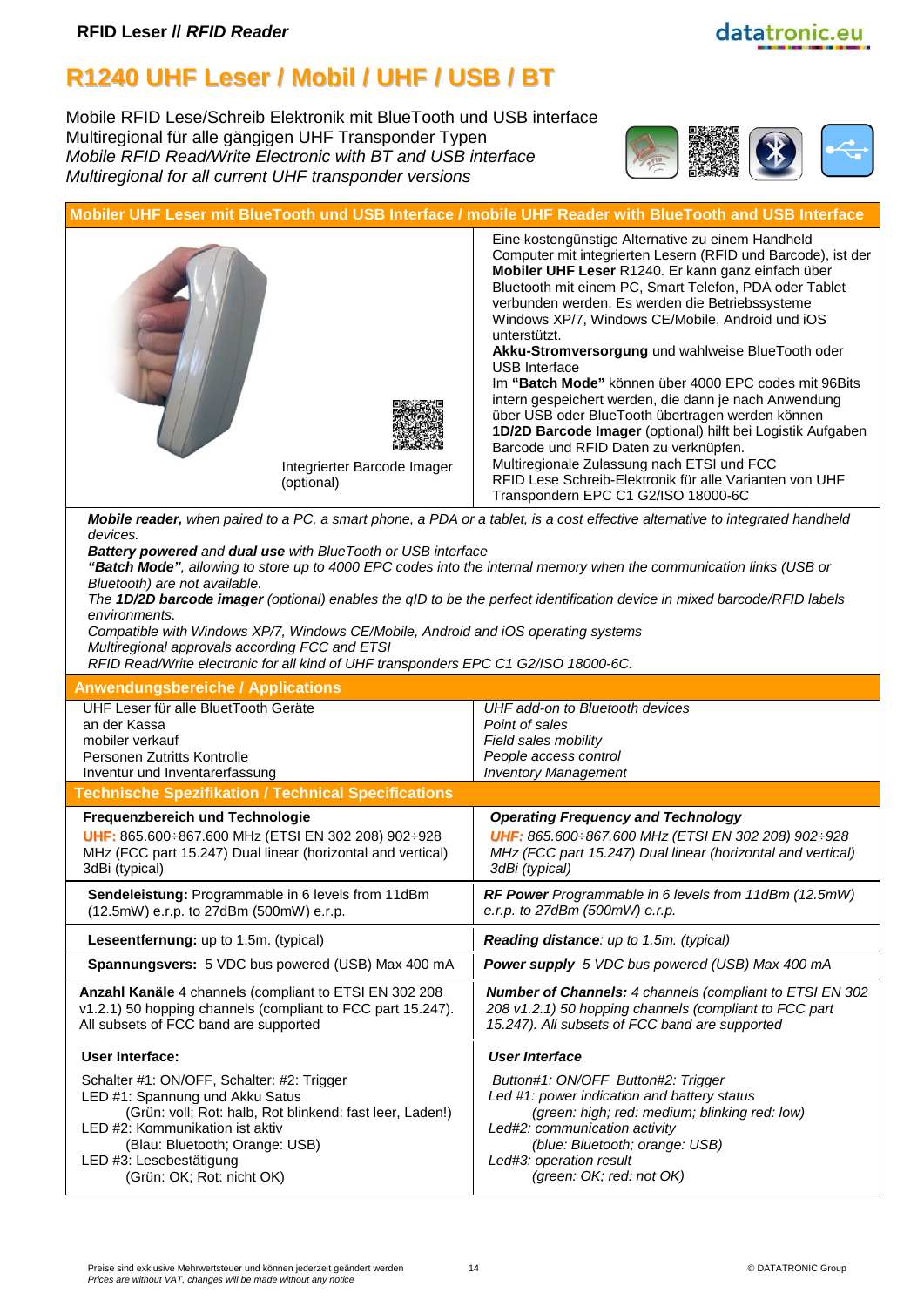# **R1240 UHF Leser / Mobil / UHF / USB / BT**

| <b>Technische Spezifikation / Technical Specifications</b>            |                                                                                          |
|-----------------------------------------------------------------------|------------------------------------------------------------------------------------------|
| <b>Bluetooth Interface</b>                                            | <b>Bluetooth Interface</b>                                                               |
| Class 1 with output power 5dBm e.i.r.p.                               | Class 1 with output power 5dBm e.i.r.p.                                                  |
| Virtual COM port parameters:                                          | Virtual COM port parameters:                                                             |
| Baudrate: up to 921'600kbps                                           | Baudrate: up to 921'600kbps                                                              |
| Databit: 8                                                            | Databit: 8                                                                               |
| Stopbit: 1                                                            | Stopbit: 1                                                                               |
| Parity: none                                                          | Parity: none                                                                             |
| Flow control: none                                                    | Flow control: none                                                                       |
| Interner Speicher: 48 Kbytes (equivalent to 4000 EPC                  | Internal Buffer Size: 48 Kbytes (equivalent to 4000 EPC                                  |
| codes@96bit)                                                          | codes @96bit)                                                                            |
| <b>Barcode Leser 1D and 2D imager (optional)</b>                      | <b>Barcode Reader</b> 1D and 2D imager (optional)                                        |
| <b>USB Device Port: USB 2.0 Full Speed (12 Mbit/s) device</b>         | <b>USB Device Port:</b> USB 2.0 Full Speed (12 Mbit/s) device                            |
| port                                                                  | port                                                                                     |
| Akku Lebensdauer: im Betrieb: > 8h Standby: > 7 days                  | <b>Battery Life Operating: &gt; 8h Standby: &gt; 7 days</b>                              |
| Akku Ladezeit 4.5h from USB port 2.5h with AC/DC adapter              | <b>Battery Charging Time</b> 4.5h from USB port 2.5h with AC/DC<br>adapter               |
| <b>Mechanische Eigenschaften</b>                                      | <b>Physical Characteristics</b>                                                          |
| Abmessungen: 140 x 90 x 35 mm max. (5.5 x 3.6 x 1.4 in <sup>3</sup> ) | Dimensions: $140 \times 90 \times 35$ mm max. $(5.5 \times 3.6 \times 1.4 \text{ in}^3)$ |
| Betriebstemperatur: -10°C bis +55°C                                   | Operating Temperature: -10 $\degree$ C to +55 $\degree$ C                                |
| IP 54, 180 g max.                                                     | IP 54, 180 g. max.                                                                       |



datatronic.eu

#### **Software Tool easy2read suite / Support Software easy2read suite**

Die **easy2read®** Produktlinie von CAEN besteht aus verschiedenen UHF Lesern (R/W) mit einem Lesebereich von einigen cm bis zu 7-8 m. Die Bauformen sind OEM Module, Tischleser, mobile Handleser und Gate-Systeme. Dadurch ist ein weites Feld von Anwendungen abgedeckt, das von Mobilen Datenerfassungsgeräten wir dem TagTrans, über Tischlesern wir den R1260 "Slate" bis hin zu UHF-Portalen für die Logistik.

*The easy2read® family constitutes a complete and reliable product line of readers for any Auto-ID need. A reading range from a few centimetres up to 7-8 metres distance makes the easy2read® family suitable for applications such as access control, UHF gates, desktop reading or OEM modules for integration into handheld or printer devices.*

| <b>Produkt / Product</b>              | <b>Beschreibung / Description</b>                                                                                                         | <b>Preise Prices</b> |  |
|---------------------------------------|-------------------------------------------------------------------------------------------------------------------------------------------|----------------------|--|
|                                       | <b>Mobile Reader (R/W) with BlueTooth and USB</b><br><b>Interface</b>                                                                     |                      |  |
| CAEN-R1240I-UHF2-BT-USB               | UHF multiregional FCC / ETSI EPC1 Gen 2 ISO 18000-6C<br>Inkl. USB Driver und Easy2Read Software Easy Controller                           |                      |  |
| <b>CAEN-R1240I-UHF2-BT-USB- DK</b>    | Wie oben / see above  Development Kit                                                                                                     |                      |  |
|                                       | Mobile Reader (R/W) with BARCODE Imager and BlueTooth                                                                                     |                      |  |
|                                       | Interface<br>and US                                                                                                                       |                      |  |
| <b>CAEN-R1240I-UHF2-BC2-BT-USB</b>    | UHF multiregional FCC / ETSI EPC1 Gen 2 ISO 18000-6C<br>Barcode 1D / 2D Imager<br>Inkl. USB Driver und Easy2Read Software Easy Controller |                      |  |
| <b>CAEN-R1240I-UHF2-BC2-BT-USB-DK</b> | Wie oben / see above  Development Kit                                                                                                     |                      |  |
|                                       |                                                                                                                                           |                      |  |
| <b>CAEN-R1240I-SiliconCover</b>       | Gummischutzhülle / Silicon Rubber Boot                                                                                                    |                      |  |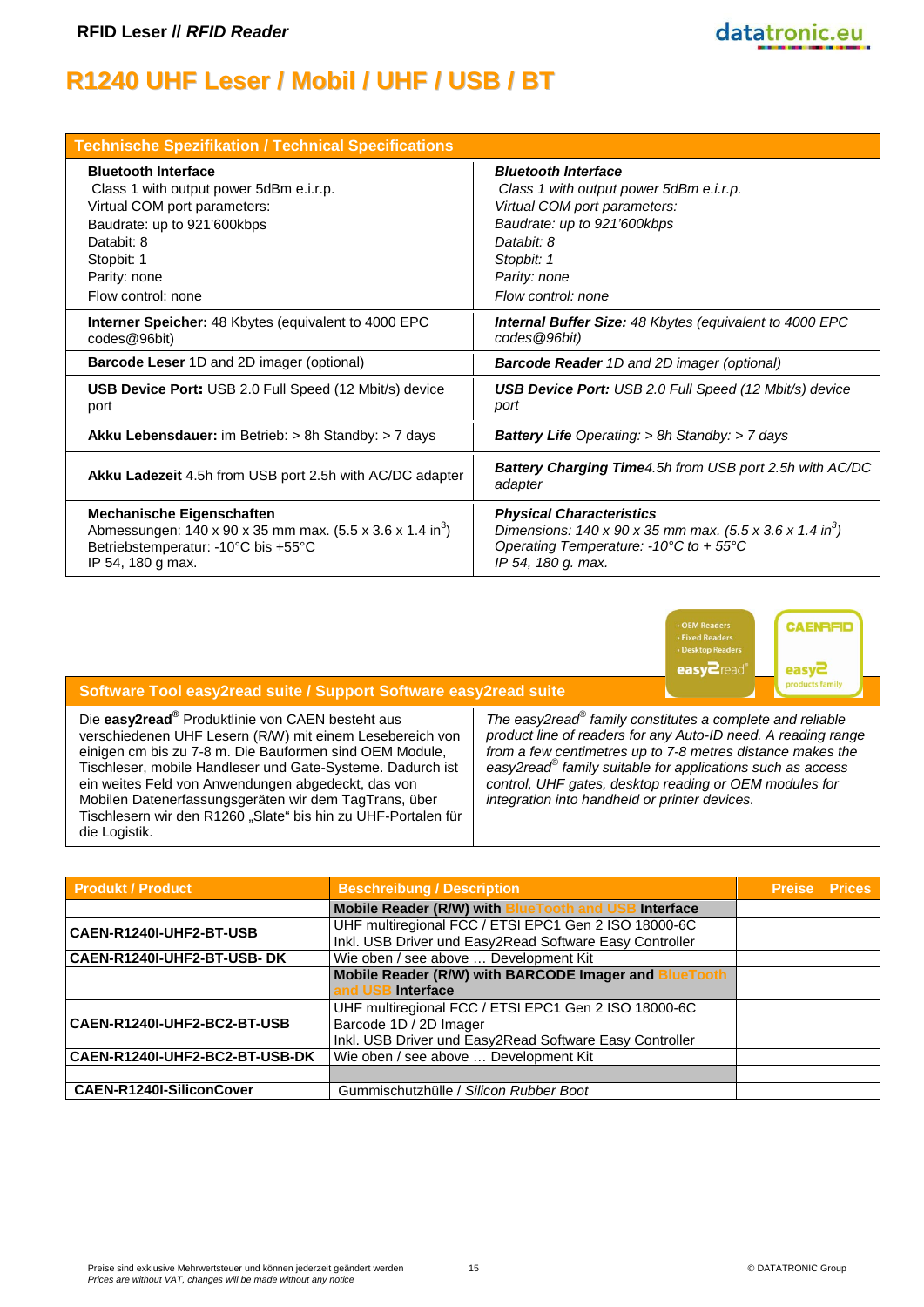# **R1170I UHF Keyfob-Leser / Mobil / UHF / USB / BT**

Mobile RFID Lese/Schreib Elektronik mit BlueTooth und USB interface Multiregional für alle gängigen UHF Transponder Typen *Mobile RFID Read/Write Electronic with BT and USB interface Multiregional for all current UHF transponder versions*





datatronic.eu

| Mobiler UHF Leser mit BlueTooth und USB Interface / mobile UHF Reader with BlueTooth and USB Interface                                                                                                                                                                                                                                                                                                                                                                                                                                                                                                                                                                                                                                                                                                      |                                                                                                                                                                                                                                                                                                                                                                                                                                                                                                                                                                                                                                                                                                                                                                                                                                                                      |
|-------------------------------------------------------------------------------------------------------------------------------------------------------------------------------------------------------------------------------------------------------------------------------------------------------------------------------------------------------------------------------------------------------------------------------------------------------------------------------------------------------------------------------------------------------------------------------------------------------------------------------------------------------------------------------------------------------------------------------------------------------------------------------------------------------------|----------------------------------------------------------------------------------------------------------------------------------------------------------------------------------------------------------------------------------------------------------------------------------------------------------------------------------------------------------------------------------------------------------------------------------------------------------------------------------------------------------------------------------------------------------------------------------------------------------------------------------------------------------------------------------------------------------------------------------------------------------------------------------------------------------------------------------------------------------------------|
|                                                                                                                                                                                                                                                                                                                                                                                                                                                                                                                                                                                                                                                                                                                                                                                                             | Eine kostengünstige Alternative zu einem Handheld<br>Computer mit integriertem RFID UHF Leser ist der Mobiler<br>UHF Schlüsselanhänger Leser R1170I. Er kann ganz<br>einfach über BlueTooth mit einem PC, Smart Telefon, PDA<br>oder Tablet verbunden werden. Es werden die<br>Betriebssysteme Windows XP/7/8/10, Windows CE/Mobile,<br>Android und iOS unterstützt.<br>Akku-Stromversorgung und wahlweise BlueTooth oder<br>USB Interface<br>Im "Batch Mode" können über 4000 EPC codes mit 96Bits<br>intern gespeichert werden, die dann je nach Anwendung<br>über USB oder BlueTooth übertragen werden können.<br>HID Modus als Keyboard Wedge überträgt die gelesenen<br>Daten direkt in Ihre Anwendungssoftware<br>Multiregionale Zulassung nach ETSI und FCC<br>RFID Lese Schreib-Elektronik für alle Varianten von UHF<br>Transpondern EPC C1 G2/ISO 18000-6C |
| Mobile reader, when paired to a PC, a smart phone, a PDA or a tablet, is a cost effective alternative to integrated handheld<br>devices.<br>Battery powered and dual use with BlueTooth or USB interface<br>"Batch Mode", allowing to store up to 4000 EPC codes into the internal memory when the communication links (USB or<br>Bluetooth) are not available.<br>HID modus is a keyboard wedge feature which transfers the data directly in your application.and is the perfect identification<br>device for RFID labels and transponders even in harsh environments.<br>Compatible with Windows XP/7/8/10, Windows CE/Mobile, Android and iOS operating systems<br>Multiregional approvals according FCC and ETSI<br>RFID Read/Write electronic for all kind of UHF transponders EPC C1 G2/ISO 18000-6C. |                                                                                                                                                                                                                                                                                                                                                                                                                                                                                                                                                                                                                                                                                                                                                                                                                                                                      |
| <b>Anwendungsbereiche / Applications</b>                                                                                                                                                                                                                                                                                                                                                                                                                                                                                                                                                                                                                                                                                                                                                                    |                                                                                                                                                                                                                                                                                                                                                                                                                                                                                                                                                                                                                                                                                                                                                                                                                                                                      |
| UHF Leser für alle BluetTooth Geräte<br>an der Kassa<br>mobiler Verkauf<br>Personen Zutritts Kontrolle<br>Inventur und Inventarerfassung                                                                                                                                                                                                                                                                                                                                                                                                                                                                                                                                                                                                                                                                    | UHF add-on to Bluetooth devices<br>Point of sales<br>Field sales mobility<br>People access control<br><b>Inventory Management</b>                                                                                                                                                                                                                                                                                                                                                                                                                                                                                                                                                                                                                                                                                                                                    |
| <b>Technische Spezifikation / Technical Specifications</b>                                                                                                                                                                                                                                                                                                                                                                                                                                                                                                                                                                                                                                                                                                                                                  |                                                                                                                                                                                                                                                                                                                                                                                                                                                                                                                                                                                                                                                                                                                                                                                                                                                                      |
| Frequenzbereich und Technologie<br>UHF: 865.600÷867.600 MHz (ETSI EN 302 208) 902÷928<br>MHz (FCC part 15.247) Dual linear (horizontal and vertical)<br>3dBi (typical)                                                                                                                                                                                                                                                                                                                                                                                                                                                                                                                                                                                                                                      | <b>Operating Frequency and Technology</b><br>UHF: 865.600: 867.600 MHz (ETSI EN 302 208) 902: 928<br>MHz (FCC part 15.247) Dual linear (horizontal and vertical)<br>3dBi (typical)                                                                                                                                                                                                                                                                                                                                                                                                                                                                                                                                                                                                                                                                                   |
| Sendeleistung: Programmierbar in 18 Stufen von 1 dBm<br>(1,3 mW) e.r.p. bis zu 18 dBm (63 mW) e.r.p.                                                                                                                                                                                                                                                                                                                                                                                                                                                                                                                                                                                                                                                                                                        | RF Power Programmable in 18 levels from 1 dBm<br>$(1,3 mW)$ e.r.p. to 18 dBm (63 mW) e.r.p.                                                                                                                                                                                                                                                                                                                                                                                                                                                                                                                                                                                                                                                                                                                                                                          |
| Leseentfernung: bis zu 70 cm (typisch)                                                                                                                                                                                                                                                                                                                                                                                                                                                                                                                                                                                                                                                                                                                                                                      | <b>Reading distance:</b> up to 0,7 m. (typical)                                                                                                                                                                                                                                                                                                                                                                                                                                                                                                                                                                                                                                                                                                                                                                                                                      |
| Spannungsversorgung: Li-Ion Akku 3,7 V, 570 mA                                                                                                                                                                                                                                                                                                                                                                                                                                                                                                                                                                                                                                                                                                                                                              | Power supply Li-Ion rechargeable battery 3,7 V, 570 mA                                                                                                                                                                                                                                                                                                                                                                                                                                                                                                                                                                                                                                                                                                                                                                                                               |
| Anzahl Kanäle 4 channels (compliant to ETSI EN 302 208<br>v1.2.1) 50 hopping channels (compliant to FCC part 15.247).<br>All subsets of FCC band are supported                                                                                                                                                                                                                                                                                                                                                                                                                                                                                                                                                                                                                                              | <b>Number of Channels: 4 channels (compliant to ETSI EN 302</b><br>208 v1.2.1) 50 hopping channels (compliant to FCC part<br>15.247). All subsets of FCC band are supported                                                                                                                                                                                                                                                                                                                                                                                                                                                                                                                                                                                                                                                                                          |
| <b>User Interface:</b>                                                                                                                                                                                                                                                                                                                                                                                                                                                                                                                                                                                                                                                                                                                                                                                      | <b>User Interface</b>                                                                                                                                                                                                                                                                                                                                                                                                                                                                                                                                                                                                                                                                                                                                                                                                                                                |
| Schalter #1: ON/OFF, Schalter: #2: Trigger<br>LED #1: Spannung und Akku Satus<br>(Grün: voll; Rot: halb, Rot blinkend: fast leer, Laden!)<br>LED #2: Kommunikation ist aktiv<br>(Blau: Bluetooth; Orange: USB)<br>Buzzer, Vibration,                                                                                                                                                                                                                                                                                                                                                                                                                                                                                                                                                                        | Button#1: ON/OFF Button#2: Trigger<br>Led #1: power indication and battery status<br>(green: high; red: medium; blinking red: low)<br>Led#2: communication activity<br>(blue: Bluetooth; orange: USB)<br>Buzzer, Vibration,                                                                                                                                                                                                                                                                                                                                                                                                                                                                                                                                                                                                                                          |

Display: LCD Alphanumerisch, 8 Char x 2 Zeilen

Display: LCD Alphanumeric, 8 Chars x 2 Lines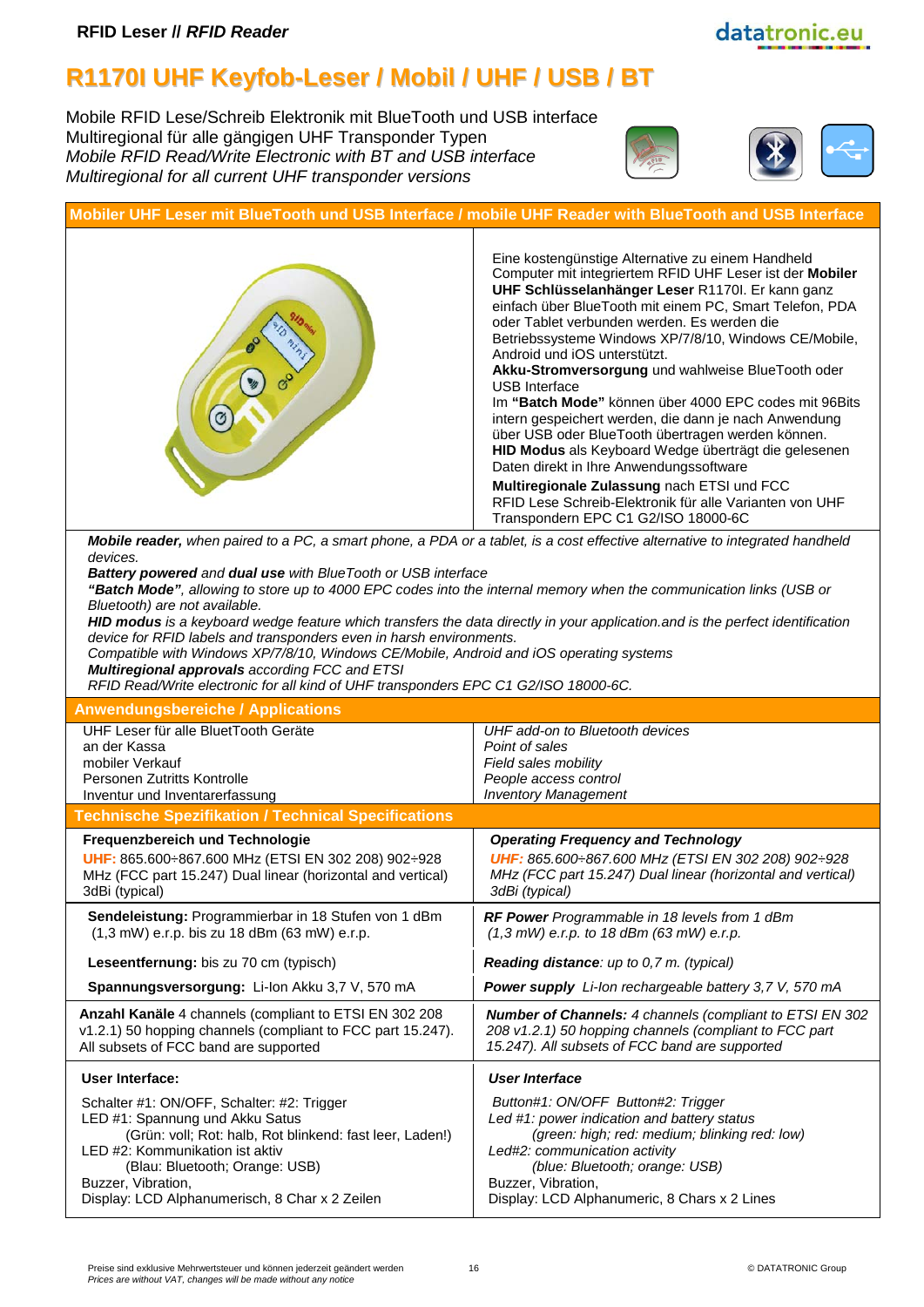# **R1170I UHF Keyfob-Leser / Mobil / UHF / USB / BT**

| <b>Technische Spezifikation / Technical Specifications</b>    |                                                                                 |
|---------------------------------------------------------------|---------------------------------------------------------------------------------|
| <b>Bluetooth Interface</b>                                    | <b>Bluetooth Interface</b>                                                      |
| Class 2 with output power 4 dBm e.i.r.p.                      | Class 2 with output power 4 dBm e.i.r.p.                                        |
| Virtual COM port parameters:                                  | Virtual COM port parameters:                                                    |
| Baudrate: up to 230.400 kbps                                  | Baudrate: up to 230.400 kbps                                                    |
| Databit: 8                                                    | Databit: 8                                                                      |
| Stopbit: 1                                                    | Stopbit: 1                                                                      |
| Parity: none                                                  | Parity: none                                                                    |
| Flow control: none                                            | Flow control: none                                                              |
| <b>HID profile</b> as Keyboard Wedge                          | <b>HID Modus</b> als Keyboard Wedge                                             |
| Apple compatibility: se model versions                        | Apple compatibility: je nach Modell                                             |
| Interner Speicher: 48 Kbytes (equivalent to 4000 EPC          | <b>Internal Buffer Size: 48 Kbytes (equivalent to 4000 EPC</b>                  |
| codes@96bit)                                                  | codes @96bit)                                                                   |
| <b>USB Device Port: USB 2.0 Full Speed (12 Mbit/s) device</b> | <b>USB Device Port:</b> USB 2.0 Full Speed (12 Mbit/s) device                   |
| port                                                          | port                                                                            |
| Akku Lebensdauer: Standby 7 days                              | <b>Battery Life:</b> Standby: > 7 days                                          |
| im Betrieb: > 12 Stunden bei 40.000 Lesungen                  | Operating: > 12 h and 40.000 readings                                           |
| Akku Ladezeit 2 Stunden                                       | <b>Battery Charging Time .2h</b>                                                |
| <b>Mechanische Eigenschaften</b>                              | <b>Physical Characteristics</b>                                                 |
| Abmessungen: 99 x 54 x 20 mm max. (3,9 x 2,1 x 0,8 inch)      | Dimensions: $99 \times 54 \times 20$ mm max. $(3,9 \times 2,1 \times 0,8$ inch) |
| Betriebstemperatur: -10°C bis +55°C                           | Operating Temperature: -10 $\degree$ C to +55 $\degree$ C                       |
| IP 32, 70 g max.                                              | IP 32, 70 g. max.                                                               |



datatronic.eu

| Software Tool easy2read suite / Support Software easy2read suite                                                                                                                                                                                                                                                                                                                                                                                   |                                                                                                                                                                                                                                                                                                                                                                                         |
|----------------------------------------------------------------------------------------------------------------------------------------------------------------------------------------------------------------------------------------------------------------------------------------------------------------------------------------------------------------------------------------------------------------------------------------------------|-----------------------------------------------------------------------------------------------------------------------------------------------------------------------------------------------------------------------------------------------------------------------------------------------------------------------------------------------------------------------------------------|
| Die easy2read <sup>®</sup> Produktlinie von CAEN besteht aus<br>verschiedenen UHF Lesern (R/W) mit einem Lesebereich von<br>einigen cm bis zu 7-8 m. Die Bauformen sind OEM Module,<br>Tischleser, mobile Handleser und Gate-Systeme. Dadurch ist<br>ein weites Feld von Anwendungen abgedeckt, das von<br>Mobilen Datenerfassungsgeräten wir dem TagTrans, über<br>Tischlesern wir den R1260 "Slate" bis hin zu UHF-Portalen für<br>die Logistik. | The easy2read <sup>®</sup> family constitutes a complete and reliable<br>product line of readers for any Auto-ID need. A reading range<br>from a few centimetres up to 7-8 metres distance makes the<br>easy2read $^{\circ}$ family suitable for applications such as access<br>control, UHF gates, desktop reading or OEM modules for<br>integration into handheld or printer devices. |

| <b>Produkt / Product</b>     | <b>Beschreibung / Description</b>                          | <b>Preise Prices</b> |  |
|------------------------------|------------------------------------------------------------|----------------------|--|
|                              | Keyfob Reader (R/W) with BlueTooth and USB Interface       |                      |  |
|                              | Inkl. USB Driver und Easy2Read Software Easy Controller    |                      |  |
| CAEN-R1170IEAPLP-UHF2-BT-USB | UHF ETSI - Apple Profile                                   |                      |  |
| CAEN-R1170IEHIDP-UHF2-BT-USB | UHF ETSI - HID Profile                                     |                      |  |
| CAEN-R1170IUAPLP-UHF2-BT-USB | UHF FCC - Apple Profile                                    |                      |  |
| CAEN-R1170IUHIDP-UHF2-BT-USB | UHF FCC - HID Profile                                      |                      |  |
|                              | As above but                                               |                      |  |
|                              | Development Kits with Transponder, Tep. Tags, Smart Labels |                      |  |
| CAEN-R1170IDKEAP-UHF2-BT-USB | UHF ETSI - Apple Profile Development Kit                   |                      |  |
| CAEN-R1170IDKEHI-UHF2-BT-USB | UHF ETSI - HID Profile Development Kit                     |                      |  |
| CAEN-R1170IDKUAP-UHF2-BT-USB | UHF FCC - Apple Profile Development Kit                    |                      |  |
| CAEN-R1170IDKUHI-UHF2-BT-USB | UHF FCC - HID Profile Development Kit                      |                      |  |
|                              |                                                            |                      |  |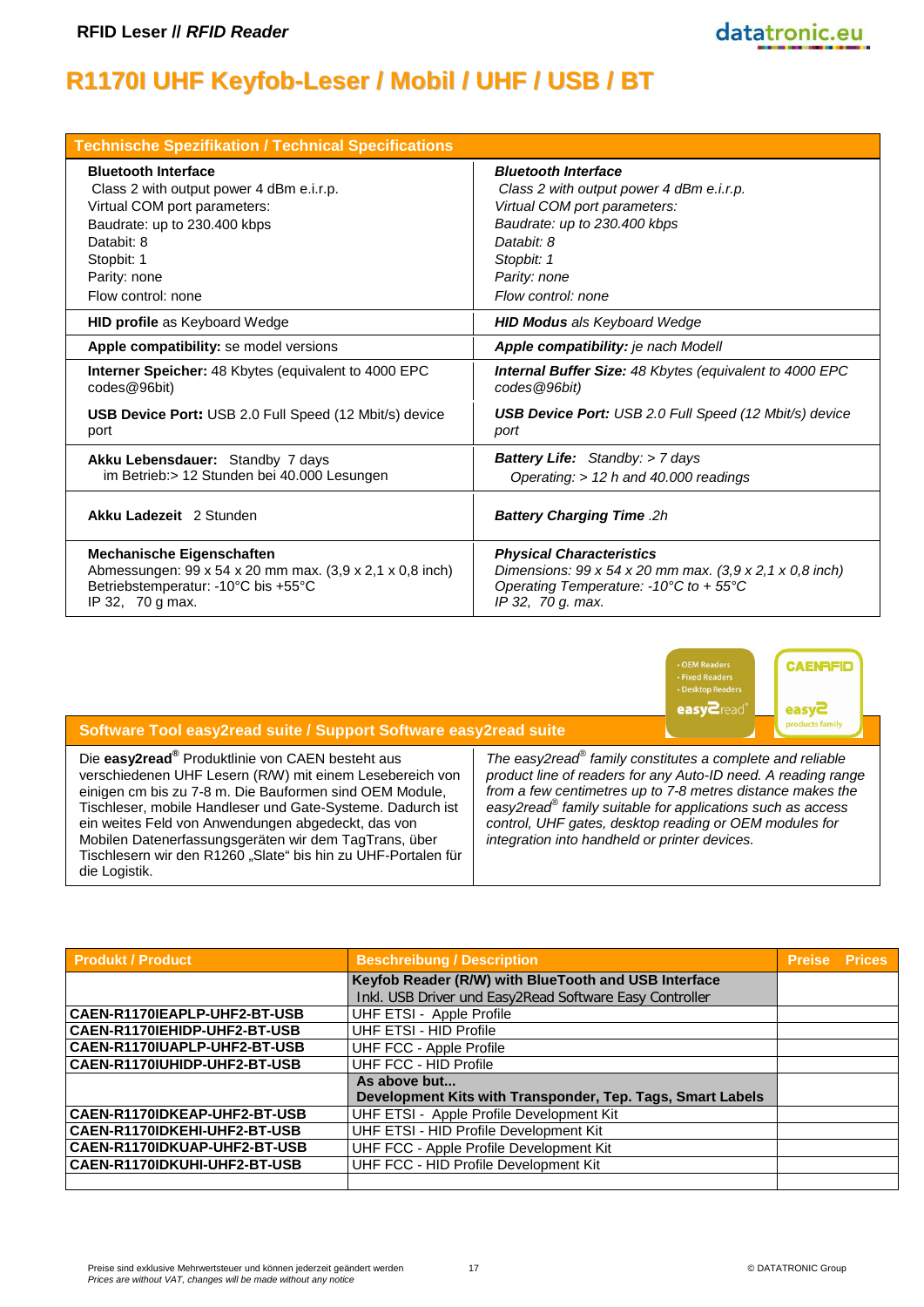

#### **R4300P UHF Leser / Long Range Reader / UHF**

RFID Lese/Schreib Elektronik für Portal und Long Range Systeme, optional mit GPRS Multiregional für alle gängigen UHF Transponder Typen *RFID Read/Write Electronic for portal and long range systems, option GPRS Multiregional for all current UHF transponder versions*

| Long Range Leser für UHF Transponder / Long Range UHF Reader                                                                                             |                                                                                                                                                                                                                                                                                                  |  |  |
|----------------------------------------------------------------------------------------------------------------------------------------------------------|--------------------------------------------------------------------------------------------------------------------------------------------------------------------------------------------------------------------------------------------------------------------------------------------------|--|--|
|                                                                                                                                                          | Durch die "On Board" PC embedded X86 HW Architektur und<br>OS Linux ist kein separater PC notwendig, das System<br>arbeitet "Stand Alone".<br>Durch das optional integrierte GPRS Modem ist ein<br>weltweiter Einsatz möglich: Europa, US, Australia, China,<br>Korea, Japan, Singapore, Taiwan. |  |  |
| $0.513 - 101$                                                                                                                                            | The on-board computing power, embedded HW architecture<br>x86 and Linux remove the need for an external PC<br>An optional integrated GPRS modem allow to use it in any<br>worldwide installation: Europe, US, Australia, China, Korea,<br>Japan, Singapore, Taiwan.                              |  |  |
| <b>Anwendungsbereiche / Applications</b>                                                                                                                 |                                                                                                                                                                                                                                                                                                  |  |  |
| - RFID Tunnel und Portale<br>- KanBan Stand Alone - Boxen und Paletten Erfassung<br>- am Fahrzeug und in industriellen Anwendungen<br>- Zutritts-Systeme | RFID tunnels and portal applications<br>- KanBan stand alone solutions, box and pallet reading<br>- On vehicle installations and industrial control<br>- Access control systems                                                                                                                  |  |  |
| <b>Technische Spezifikation / Technical Specifications</b>                                                                                               |                                                                                                                                                                                                                                                                                                  |  |  |
| Frequenzbereich und Technologie<br>UHF: 865.600÷867.600 MHz (ETSI EN 302 208)<br>902÷928 MHz (FCC part 15)                                               | <b>Operating Frequency and Technology</b><br>UHF: 865.600: 867.600 MHz (ETSI EN 302 208)<br>902: 928 MHz (FCC part 15)                                                                                                                                                                           |  |  |
| Sendeleistung: bis zu 32 dBm (~1.6W) conducted                                                                                                           | RF Power: Up to 32 dBm $(-1.6W)$ conducted                                                                                                                                                                                                                                                       |  |  |
| <b>Spannungsversorgung:</b> $9 \div 36$ VDC (30W)                                                                                                        | <b>Power supply</b> $9 \div 36$ VDC (30W)                                                                                                                                                                                                                                                        |  |  |
| CPU: Intel Atom Z510 CPU @ 1.1Ghz                                                                                                                        | CPU: Intel Atom Z510 CPU @ 1.1Ghz                                                                                                                                                                                                                                                                |  |  |
| Speicher: 512 MB RAM, 512 MB SSD, 8 GB MicroSD                                                                                                           | Memory: 512 MB RAM, 512 MB SSD, 8 GB MicroSD                                                                                                                                                                                                                                                     |  |  |
| <b>Scripting: Java Virtual Machine</b>                                                                                                                   | <b>Scripting: Java Virtual Machine</b>                                                                                                                                                                                                                                                           |  |  |
| Host Interface Protocols: - EPCGlobal LLRP RFID host-to-<br>reader protocol, CAEN RFID host-to-reader protocol                                           | Host Interface Protocols: - EPCGlobal LLRP RFID host-to-<br>reader protocol, CAEN RFID host-to-reader protocol                                                                                                                                                                                   |  |  |
| Antennen Stecker: 4 TNC Reverse Polarity                                                                                                                 | <b>Antenna Connector: 4 TNC Reverse Polarity</b>                                                                                                                                                                                                                                                 |  |  |
| Receiving Capability: Gen 2 Dense Reader Mode<br>Management, Data rate up to 400 Kbits/s                                                                 | Receiving Capability: Gen 2 Dense Reader Mode<br>Management, Data rate up to 400 Kbits/s                                                                                                                                                                                                         |  |  |
| Digital I/O: 13 GPIO pins, TTL level                                                                                                                     | Digital I/O: 13 GPIO pins, TTL level                                                                                                                                                                                                                                                             |  |  |
| Schnittstellen: RS232 Serial Communication (DB9);<br>USB 2.0 High Speed Host Port, Ethernet 10/100BASE-T<br>(RJ45)                                       | <b>Connectivity: RS232 Serial Communication (DB9);</b><br>USB 2.0 High Speed Host Port, Ethernet 10/100BASE-T<br>(RJ45)                                                                                                                                                                          |  |  |
| <b>Wireless Communication: GSM/GPRS (SMA) (optional)</b><br>WiFi (optional via USB host)                                                                 | <b>Wireless Communication: GSM/GPRS (SMA) (optional)</b><br>WiFi (optional via USB host)                                                                                                                                                                                                         |  |  |
| <b>Internal Interfaces:</b> MicroSD slot, SIM card housing (optional)                                                                                    | <b>Internal Interfaces:</b> MicroSD slot, SIM card housing (optional)                                                                                                                                                                                                                            |  |  |
| Mechanische Eigenschaften: IP52, Gewicht: 1,3 kg<br>Abmessungen: 275 x 155 x 39 mm<br>Betriebstemperatur: -20°C bis +55°C                                | <b>Physical Characteristics: IP52, Weight: 1,3 kg</b><br>Dimensions: 275 x 155 x 39 mm<br>Operating Temperature: - 20°C to + 55°C                                                                                                                                                                |  |  |

| <b>Produkt / Product</b>     | <b>Beschreibung / Description</b>                                                                                                                       | <b>Preise Prices</b> |  |
|------------------------------|---------------------------------------------------------------------------------------------------------------------------------------------------------|----------------------|--|
|                              |                                                                                                                                                         |                      |  |
| <b>CAEN-R4300P-UHF2</b>      | <b>High Performance UHF Long Range Portal reader for 4 Antennas</b><br>- multiregional FCC / ETSI EPC1 Gen 2 ISO 18000-6C approvals                     |                      |  |
| <b>CAEN-R4300P-UHF2-GPRS</b> | High Performance UHF Long Range Portal reader for 4 Antennas<br>- multiregional FCC / ETSI EPC1 Gen 2 ISO 18000-6C approvals<br>- integrated GPRS modem |                      |  |
| CAEN-A941-WALIM0000003       | Power supply für R4300P                                                                                                                                 |                      |  |

Die <mark>easy2read<sup>®</sup> Produktlinie von CAEN besteht aus verschiedenen UHF Lesern (R/W) mit einem Lesebereich von einigen cm bis zu 7-8 m. Die Bauformen sind OEM Module, Tischleser, mobile<br>Handleser und Gate-Systeme. Dadurch is</mark>

hin zu UHF-Portalen für die Logistik.<br>The easy2read<sup>ser</sup>tamily constitutes a complete and reliable product line of readers for any Auto-ID need. A reading range from a few centimetres up to 7-8 metres distance makes the ea

Preise sind exklusive Mehrwertsteuer und können jederzeit geändert werden 18 © DATATRONIC Group *Prices are without VAT, changes will be made without any notice*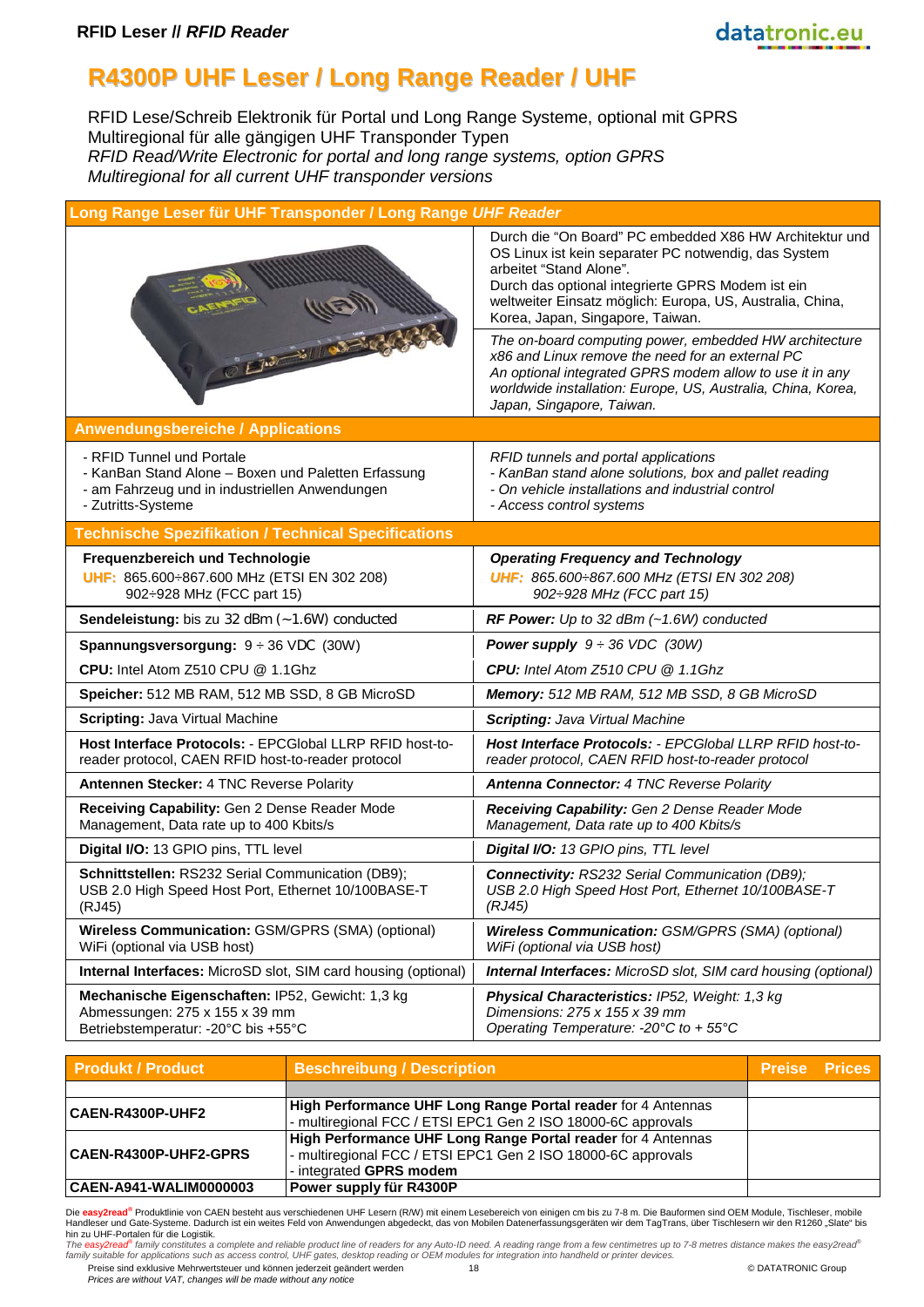### **A941 UHF Leser / Long Range Reader**

RFID Lese/Schreib Elektronik für Portal und Long Range Systeme, IP65 oder OEM Multiprotokoll für alle gängigen UHF Transponder Typen *RFID Read/Write Electronic for portal and long range systems, IP65 or OEM Multiprotocol for all current UHF transponder versions*

| Long Range Leser für UHF Transponder / Long Range UHF Reader                                                                                                |                                                                         |                                                                                                                                                                                                                                                                                                                                           |  |
|-------------------------------------------------------------------------------------------------------------------------------------------------------------|-------------------------------------------------------------------------|-------------------------------------------------------------------------------------------------------------------------------------------------------------------------------------------------------------------------------------------------------------------------------------------------------------------------------------------|--|
| Set 2 Re                                                                                                                                                    |                                                                         | Der A941M ist als OEM Modul oder im<br>IP65 Gehäuse erhältlich.<br>Er ist der ideale UHF Long Range Leser<br>für individuelle Lösungen und<br>kundenspezifische Anwendungen.<br>The A941 is as OEM module or in IP65<br>housing available.<br>It's the perfect UHF Long Range<br>Reader for custom designed solutions<br>and applications |  |
| <b>Anwendungsbereiche / Applications</b>                                                                                                                    |                                                                         |                                                                                                                                                                                                                                                                                                                                           |  |
| - RFID Tunnel<br>- UHF Portale<br>- KanBan Stand Alone - Boxen und Paletten Erfassung<br>- am Fahrzeug<br>- industriellen Anwendungen<br>- Zutritts-Systeme |                                                                         | RFID tunnels and portal applications<br>- KanBan stand alone solutions, box<br>and pallet reading<br>- On vehicle installations<br>-industrial control<br>- Access control systems                                                                                                                                                        |  |
| <b>Technische Spezifikation / Technical Specifications</b>                                                                                                  |                                                                         |                                                                                                                                                                                                                                                                                                                                           |  |
| Frequenzbereich und Technologie<br>UHF: 865.600÷867.600 MHz (ETSI EN 302 208)                                                                               |                                                                         | <b>Operating Frequency and Technology</b><br>UHF: 865.600:867.600 MHz (ETSI EN 302 208)                                                                                                                                                                                                                                                   |  |
| Sendeleistung: bis zu 32 dBm (~1.5W) conducted<br>Antennen Stecker: 4 TNC Buchse / OEM: 5 SMA Buchse                                                        |                                                                         | RF Power: Up to 32 dBm $(-1.5W)$ conducted<br>Antenna Connector: 4 TNC female / OEM: 5 SMA female                                                                                                                                                                                                                                         |  |
| Frequenz Toleranz: +/- 10 ppm over entire temp. range                                                                                                       | Frequency Tolerance : +/- 10 ppm over entire temp. range                |                                                                                                                                                                                                                                                                                                                                           |  |
| Anzahl der Kanäle: 4 compliant mit ETSI EN 302 208                                                                                                          | Number of Channals: 4 compliant to ETSI EN 302 208                      |                                                                                                                                                                                                                                                                                                                                           |  |
| Normung Complience: ISO 18.000-6C, EPC C1,G2                                                                                                                |                                                                         | Standard Complience: ISO 18.000-6C, EPC C1,G2                                                                                                                                                                                                                                                                                             |  |
| Digitale I/O's: Five I/O lines 3.3 V out, 5V tolerance                                                                                                      | Digital I/O: Five I/O lines 3.3 V out, 5V tolerance                     |                                                                                                                                                                                                                                                                                                                                           |  |
| Interface: RS232: 9.600 - 115.200 Baud einstellbar                                                                                                          | Connectivity: RS232: 9.600 - 115.200 Baud adjustable                    |                                                                                                                                                                                                                                                                                                                                           |  |
| Spannungsvers: 15 +/- 5% VDC                                                                                                                                | Power supply $15 + / -5\%$ VDC                                          |                                                                                                                                                                                                                                                                                                                                           |  |
| Stromverbrauch: 1A at 15 V (TX/RX mode)<br>260 mA at 15V (idle mode)                                                                                        | Power consumption: 1A at 15 V (TX/RX mode)<br>260 mA at 15V (idle mode) |                                                                                                                                                                                                                                                                                                                                           |  |
| Schutzart: mit Gehäuse IP65                                                                                                                                 |                                                                         | Protection class: Housing version IP65                                                                                                                                                                                                                                                                                                    |  |
| Abmessungen: IP65 Version: 217 x 119 x 39 mm<br>OEM Version: 187 x 101 x 18 mm                                                                              |                                                                         | <b>Dimensions:</b> IP65 version: 217 x 119 x 39 mm<br>OEM version: 187 x 101 x 18 mm                                                                                                                                                                                                                                                      |  |
| Betriebstemperatur: - 20° bis +55°C                                                                                                                         |                                                                         | Operating Temperature: - 20 to + 55° C                                                                                                                                                                                                                                                                                                    |  |
| Gewicht: IP 65 Version 925 g // OEM Version 330 g                                                                                                           |                                                                         | Weight: IP 65 version 925 g // OEM version 330 g                                                                                                                                                                                                                                                                                          |  |
|                                                                                                                                                             |                                                                         |                                                                                                                                                                                                                                                                                                                                           |  |

| <b>Produkt / Product</b> | <b>Beschreibung / Description</b>                               | Preise | <b>Prices</b> |
|--------------------------|-----------------------------------------------------------------|--------|---------------|
|                          | Multiprotokoll Long Range / Multiprotocol Long Range Reader     |        |               |
| CAEN-A941-ME1-UHF2       | IP 65 - UHF Long Range Portal reader for 4 Antennas             |        |               |
| CAEN-A941-MEO-UHF2       | OEM - UHF Long Range Portal reader for 4 Antennas               |        |               |
|                          | <b>Stromversorgung / Power Supply</b>                           |        |               |
| CAEN-A941-WALIM0000001   | Netzgerät für A941 (optional) / Power supply für A941           |        |               |
|                          | Antennenkabel für OEM Version / Antenna Cable for OEM version   |        |               |
| CAEN-WCAVOAAAX003        | SMA-N 5m Antennenkabel / 5m antenna cable                       |        |               |
| CAEN-WCAVOAAAX004        | SMA-N 15m Antennenkabel / 15m antenna cable                     |        |               |
|                          | Antennenkabel für IP65 Version / Antenna Cable for IP65 version |        |               |
| <b>CAEN-WCAVOAAAX005</b> | TNC-N 5m Antennenkabel / 5m antenna cable                       |        |               |
| CAEN-WCAVOAAAX006        |                                                                 |        |               |

Die <mark>easy2read<sup>®</sup> Produktlinie von CAEN besteht aus verschiedenen UHF Lesern (R/W) mit einem Lesebereich von einigen cm bis zu 7-8 m. Die Bauformen sind OEM Module, Tischleser, mobile<br>Handleser und Gate-Systeme. Dadurch is</mark>

hin zu UHF-Portalen für die Logistik.<br>The easy2read<sup>ser</sup>tamily constitutes a complete and reliable product line of readers for any Auto-ID need. A reading range from a few centimetres up to 7-8 metres distance makes the ea

Preise sind exklusive Mehrwertsteuer und können jederzeit geändert werden 19 © DATATRONIC Group *Prices are without VAT, changes will be made without any notice*